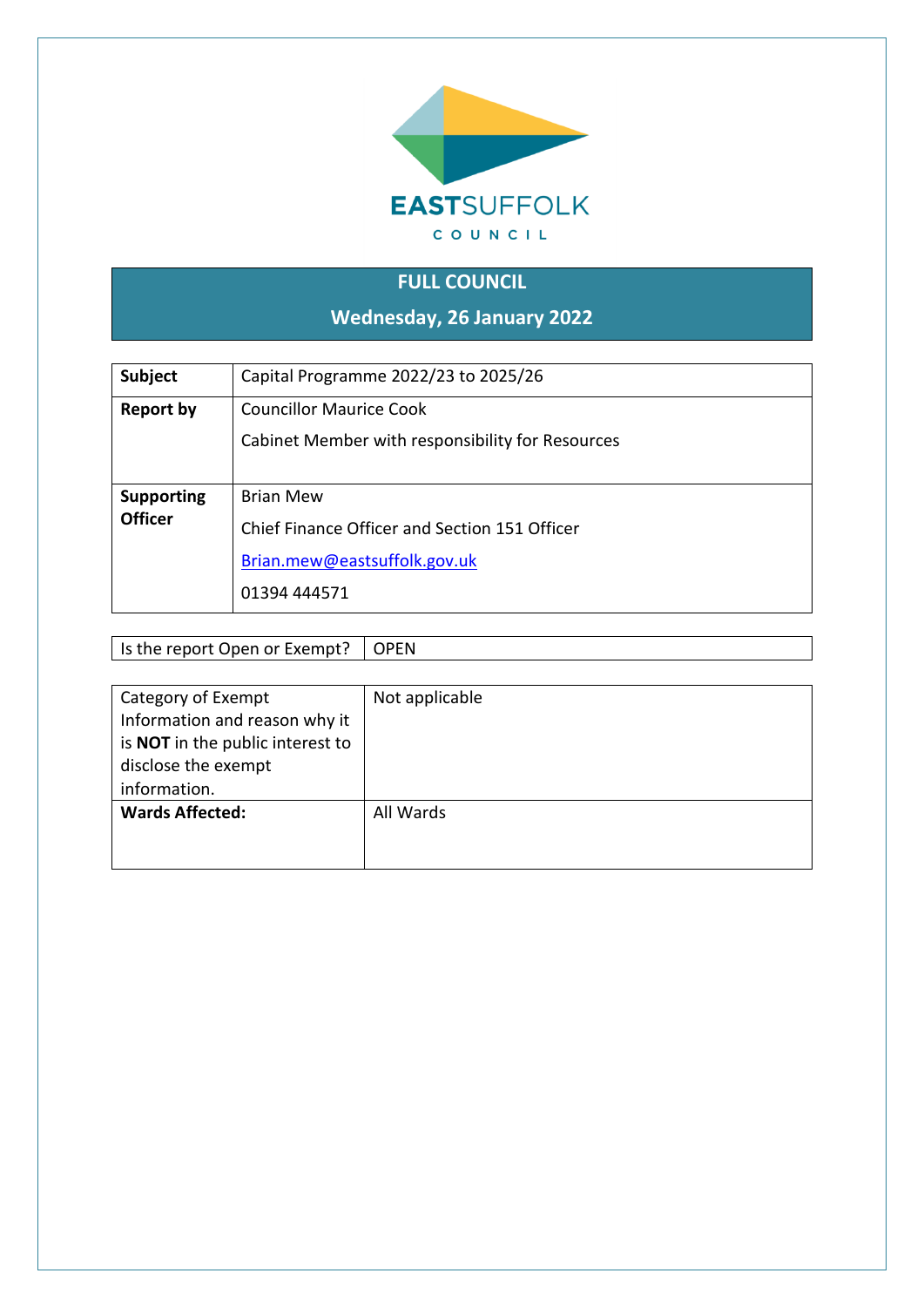# **Purpose and high-level overview**

#### **Purpose of Report:**

As part of the budget setting process, the Council is required to agree a programme of capital expenditure for the coming four years. The capital programme plays an important part in the delivery of the Council's Medium-Term Financial Strategy (MTFS), which in turn supports wider service delivery. The report sets out the Council's Capital Programme including revisions to the current programme for the financial years 2021/22 to 2025/26.

#### **Options:**

The Capital Programme forms part of the Council's Budget and Policy Framework. The Council is required to set an annual budget and therefore no other options have been considered.

#### **Recommendation/s:**

1. That the General Fund capital programme for 2021/22 to 2025/26 including revisions as shown in Appendix B be approved.

2. That the Housing Revenue Account capital programme for 2021/22 to 2025/26 including revisions as shown in Appendix G be approved.

## **Corporate Impact Assessment**

#### **Governance:**

As set out in the Council's Financial Procedure Rules, the Chief Finance Officer is responsible for preparing and submitting capital budgets to Cabinet and Council

## **ESC policies and strategies that directly apply to the proposal:**

- East Suffolk Council Strategic Plan
- East Suffolk Council Medium Term Financial Strategy
- East Suffolk Council Treasury Management Strategy and Treasury Management Policy
- East Suffolk Council Capital Strategy
- Annual Governance Statement
- Financial Procedure Rules

### **Environmental:**

All projects in the Programme are intended to contribute to the Strategic Plan Priority of Caring for our environment.

#### **Equalities and Diversity:**

No direct impact from this report, where subsequent individual business cases are presented Equality Impact Assessments are prepared.

## **Financial:**

All capital expenditure must be financed, either from external sources (Government grants and other contributions), the Council's own resources (revenue, reserves, and capital receipts) or debt (borrowing and leasing). Debt is only a temporary source of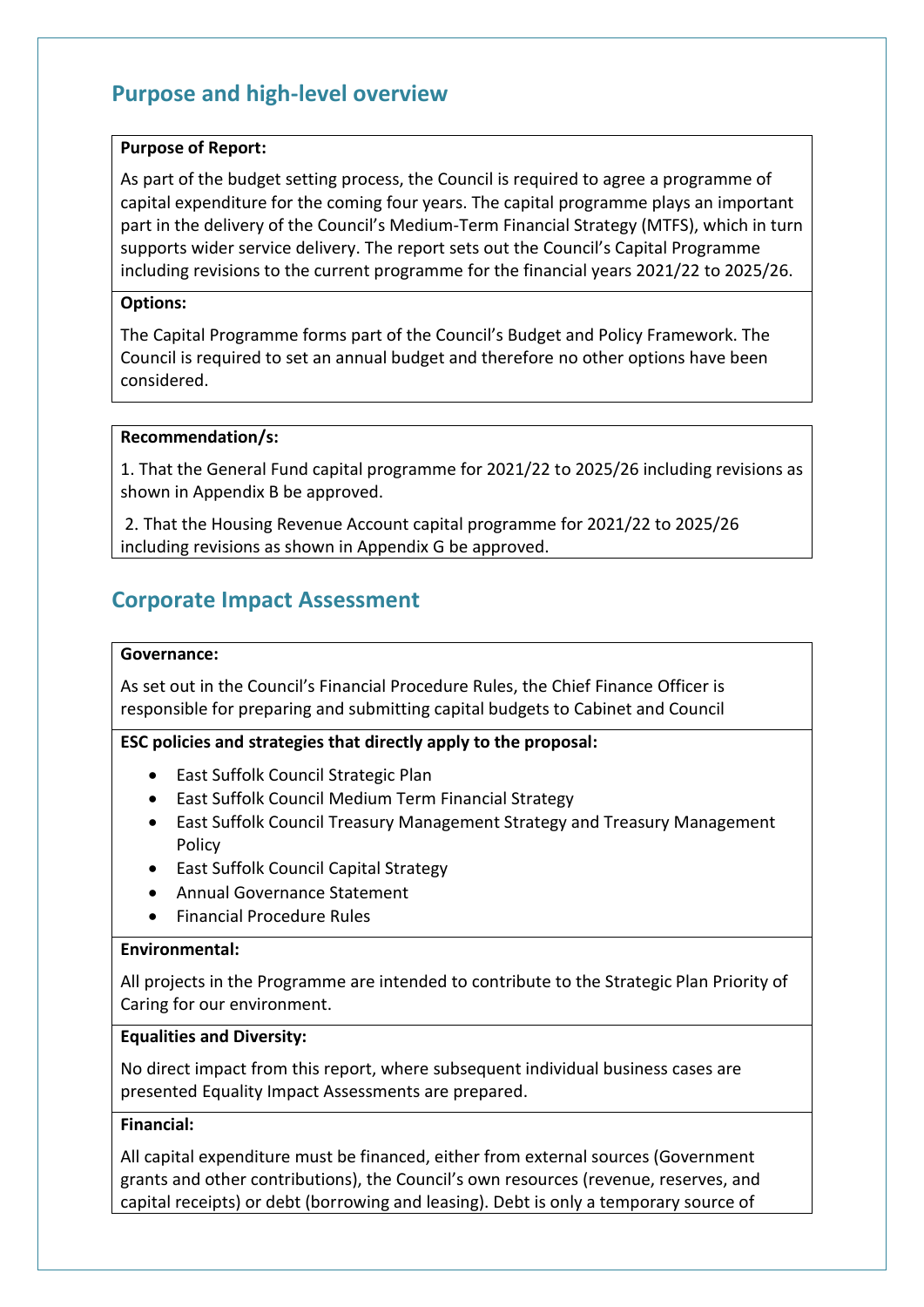finance, since loans and leases must be repaid, and this is therefore replaced over time by other financing, usually from revenue which is known as "Minimum Revenue Provision" (MRP). Alternatively, proceeds from selling capital assets (known as capital receipts) may be used to replace debt finance.

The Council's cumulative outstanding amount of debt finance is measured by the Capital Financing Requirement (CFR). This increases with new debt-financed capital expenditure and reduces with MRP. The CFR is expected to increase by £71.53 million between 2021/22 and 2025/26 which is due to capital projects being financed through borrowing. Statutory guidance is that debt should remain below the CFR.

The Council expects to comply with this in the medium term, but the scale of the Capital Programme as currently drafted is such that the Council would begin to approach its borrowing limits over the life of the proposed programme if other sources of finance were not available. The programme as presented does not pre-empt the realisation of capital receipts, although, as referred to in the Capital Strategy, significant receipts are currently expected in respect of the former SCDC Melton Hill offices and Jubilee Beach Huts in Lowestoft. The financing of the programme will be revised when these are received.

In addition, external funding is expected to be secured in respect of other major projects in the Programme, assisting the overall position and the ability of the Council to deliver on its Strategic Plan.

## **Human Resources:**

No impacts directly arising from this report.

**ICT:**

No impacts directly arising from this report.

**Legal:**

No impacts directly arising from this report.

**Risk:**

No impact directly arising from this report.

# **Strategic Plan Priorities**

| Select the priorities of the <b>Strategic Plan</b> which are supported by<br>this proposal:<br>(Select only one primary and as many secondary as appropriate) |                                                             | Primary<br>priority | Secondary<br>priorities |
|---------------------------------------------------------------------------------------------------------------------------------------------------------------|-------------------------------------------------------------|---------------------|-------------------------|
| <b>T01</b>                                                                                                                                                    | <b>Growing our Economy</b>                                  |                     |                         |
| <b>PO1</b>                                                                                                                                                    | Build the right environment for East Suffolk                |                     | ⋈                       |
| <b>P02</b>                                                                                                                                                    | Attract and stimulate inward investment                     |                     | Χ                       |
| <b>P03</b>                                                                                                                                                    | Maximise and grow the unique selling points of East Suffolk |                     |                         |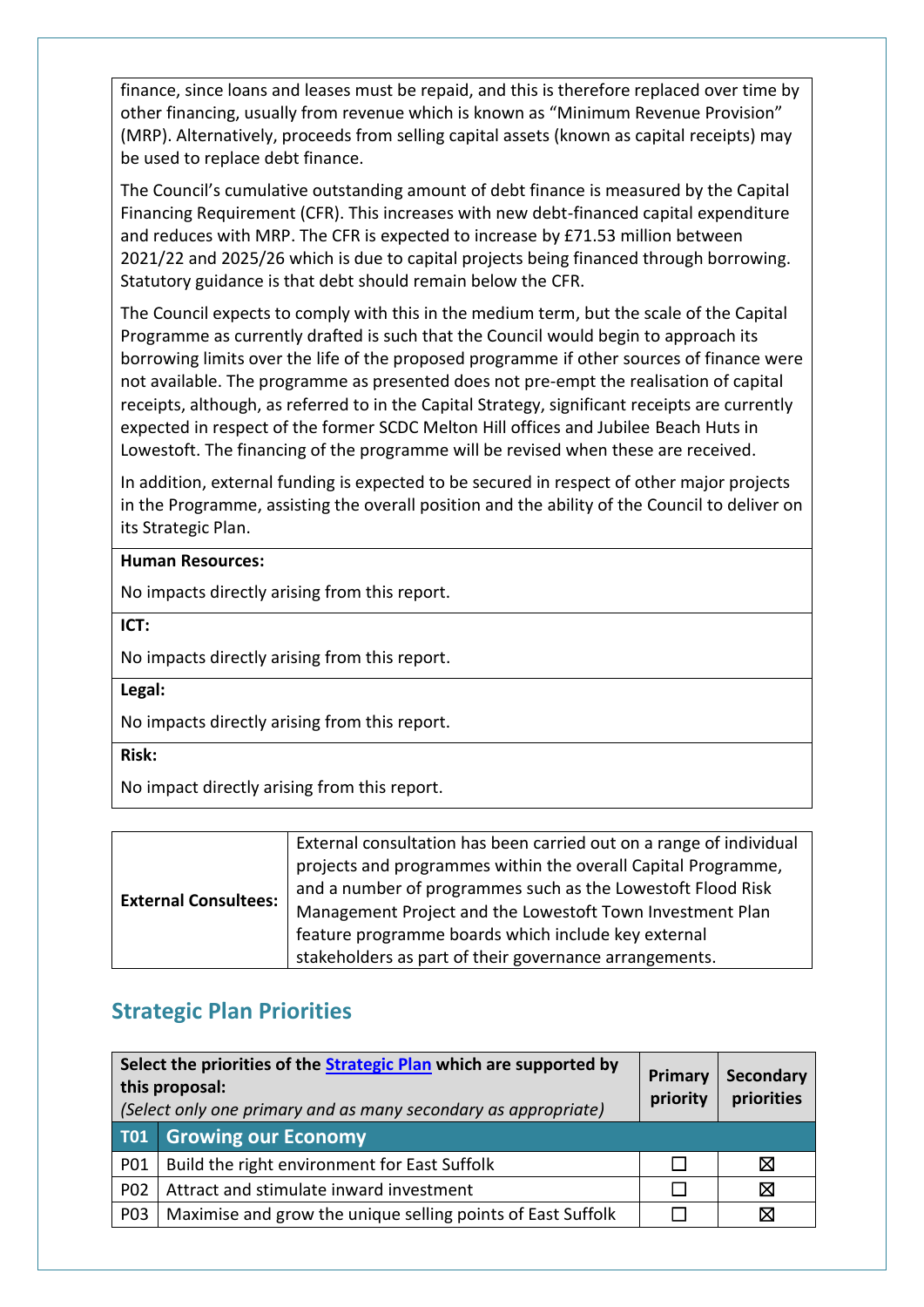| P04             | <b>Business partnerships</b>                                 | $\mathbf{L}$ |             |
|-----------------|--------------------------------------------------------------|--------------|-------------|
| P05             | Support and deliver infrastructure                           | П            | X           |
| <b>T02</b>      | <b>Enabling our Communities</b>                              |              |             |
| P06             | <b>Community Partnerships</b>                                | Π            | П           |
| P07             | Taking positive action on what matters most                  | $\Box$       |             |
| P08             | Maximising health, well-being, and safety in our District    | П            | 区           |
| P09             | <b>Community Pride</b>                                       | $\Box$       | $\Box$      |
| <b>T03</b>      | <b>Maintaining Financial Sustainability</b>                  |              |             |
| P10             | Organisational design and streamlining services              |              | ⊠           |
| P11             | Making best use of and investing in our assets               | $\Box$       | ⊠           |
| P12             | Being commercially astute                                    | П            | ⊠           |
| P13             | Optimising our financial investments and grant opportunities | $\Box$       | Ø           |
| P14             | Review service delivery with partners                        | П            | ⊠           |
| <b>T04</b>      | <b>Delivering Digital Transformation</b>                     |              |             |
| P15             | Digital by default                                           | $\Box$       | ⊠           |
| P16             | Lean and efficient streamlined services                      |              | ⊠           |
| P17             | Effective use of data                                        | $\Box$       | П           |
|                 |                                                              |              |             |
| P18             | Skills and training                                          | $\Box$       | П           |
| P19             | District-wide digital infrastructure                         | П            | X           |
| <b>T05</b>      | <b>Caring for our Environment</b>                            |              |             |
| P <sub>20</sub> | Lead by example                                              | $\mathsf{L}$ | 区           |
| P21             | Minimise waste, reuse materials, increase recycling          | П            | ⊠           |
| P22             | Renewable energy                                             | П            | 区           |
| P23             | Protection, education, and influence                         | П            | $\boxtimes$ |
| <b>XXX</b>      | <b>Governance</b>                                            |              |             |
| <b>XXX</b>      | How ESC governs itself as an authority                       | ⊠            | $\Box$      |

The Capital Programme forms part of the Council's Budget and Policy Framework and outlines the Council's capital investment in the assets, services, and infrastructure of the district in accordance with the key priorities and objectives of the Strategic Plan.

# **Background and Justification for Recommendation**

| $\blacksquare$ | <b>Background facts</b>                                                                                                                                                                                                                                                                                                                                                       |
|----------------|-------------------------------------------------------------------------------------------------------------------------------------------------------------------------------------------------------------------------------------------------------------------------------------------------------------------------------------------------------------------------------|
| 1.1            | The Capital Programme feeds directly into the Council's MTFS which in turn is the<br>mechanism by which the key Strategic Plan objective of Financial Sustainability will<br>be delivered over the medium term. The Capital Programme contributes directly<br>to the Council's specific actions within the Strategic Plan and identifies the<br>financing for these projects. |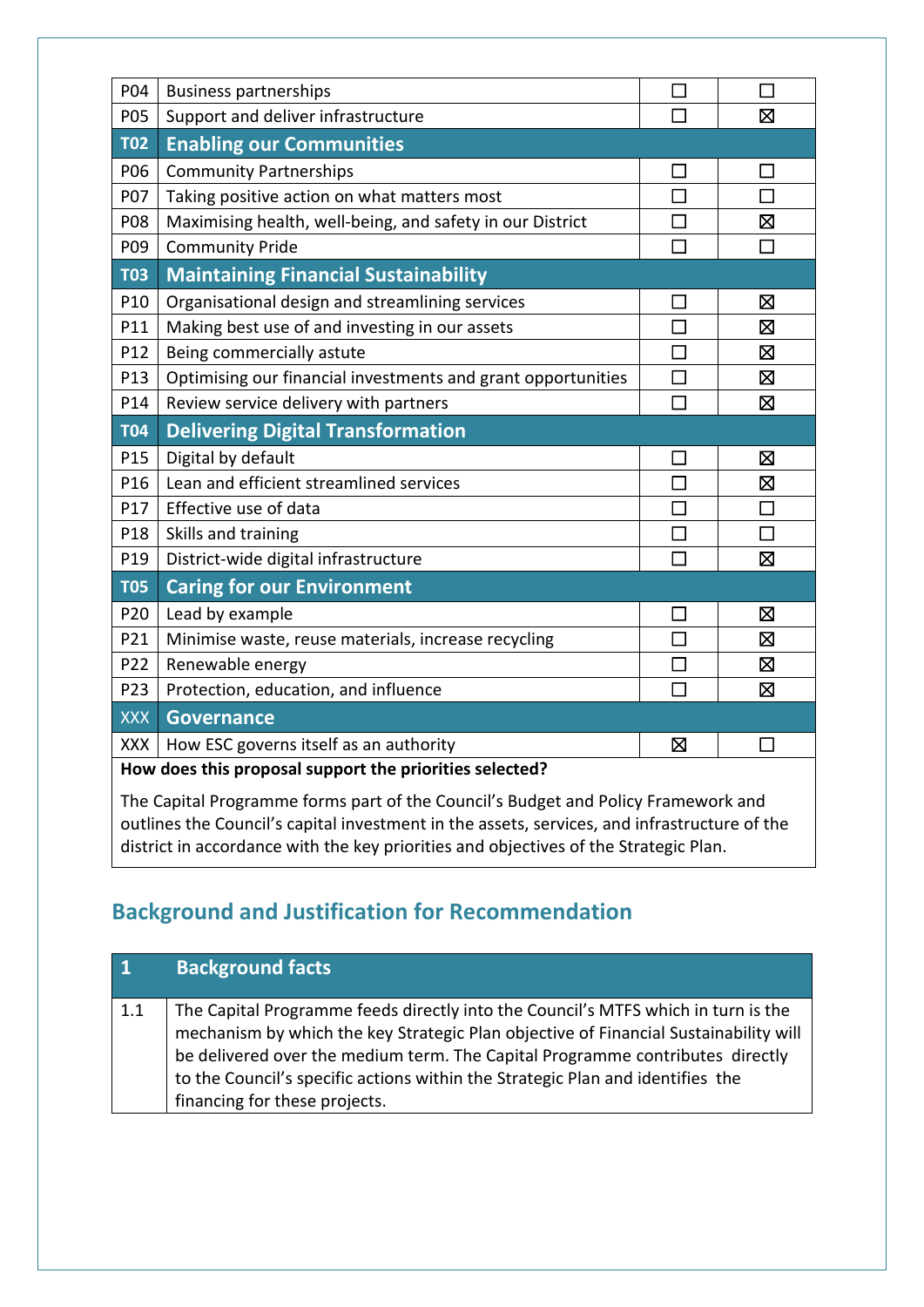| $\overline{2}$ | <b>Current position</b>                                                                                                                                                                                                                                      |
|----------------|--------------------------------------------------------------------------------------------------------------------------------------------------------------------------------------------------------------------------------------------------------------|
| 2.1            | Capital expenditure within the Council is split into two main components, the<br>General Fund Capital Programme, and the Housing Revenue Account (HRA) Capital<br>Programme.                                                                                 |
|                | The capital programme has been compiled taking account of the following main<br>principles, to:                                                                                                                                                              |
|                | · maintain an affordable four-year rolling capital programme.<br>. ensure capital resources are aligned with the Council's Strategic Plan,<br>• maximise available resources by actively seeking external funding and disposal of<br>surplus assets; and     |
| 2.2            | • not to anticipate receipts from disposals until they are realised<br><b>General Fund Capital Programme Summary</b>                                                                                                                                         |
|                | Capital expenditure relates to the acquisition of fixed assets or expenditure that<br>adds to (and not merely maintains) the value of an existing fixed asset.                                                                                               |
|                | Following the review and revisions to programme by project officers the revised<br>capital programme has been reviewed by the Asset Management Group along<br>with the Chief Finance Officer and is presented at:                                            |
|                | Appendix A :- General Fund Capital Programme 2021/22 to 2025/26<br>$\bullet$<br>Summary, shows a summary of the capital programme and planned<br>financing.                                                                                                  |
|                | Appendix B :- General Fund Capital Programme Revisions 2021/22 to<br>$\bullet$<br>2025/26, shows budget revisions to previously approved projects                                                                                                            |
|                | Appendix C:- General Fund Capital Programme 2021/22 to 2025/26 extract<br>of budget increases greater than £1m and budget decreases greater than<br>£0.10m.                                                                                                  |
|                | Appendix D:- General Fund Capital Programme 2021/22 to 2025/26 New<br>٠<br>Projects, shows the new projects being recommended for approval and<br>inclusion within the existing programme as shown in appendix B.                                            |
|                | Appendix E:- General Fund Capital Programme 2021/22 to 2025/26 Extract<br>$\bullet$<br>of Externally Funded Projects, is an extract of the programme showing all<br>projects which are subject to external grants/contributions.                             |
|                | The General Fund capital programme for 2021/22 through to 2025/26 has a total<br>financing requirement of £262.05m which will be financed through both internal<br>and external resources.                                                                   |
|                | The programme from 2021/22 to 2025/26 benefits from £161.11m (62%) of<br>external grants and contributions, the use of £12.10m (5%) of reserves and<br>internal/external borrowing of £87.64m (33%).                                                         |
|                | Where projects have identified external funding, if this is not secured then those<br>projects will look to secure other funding or will not be pursued. Similarly with<br>projects funded by borrowing these will require robust business cases to underpin |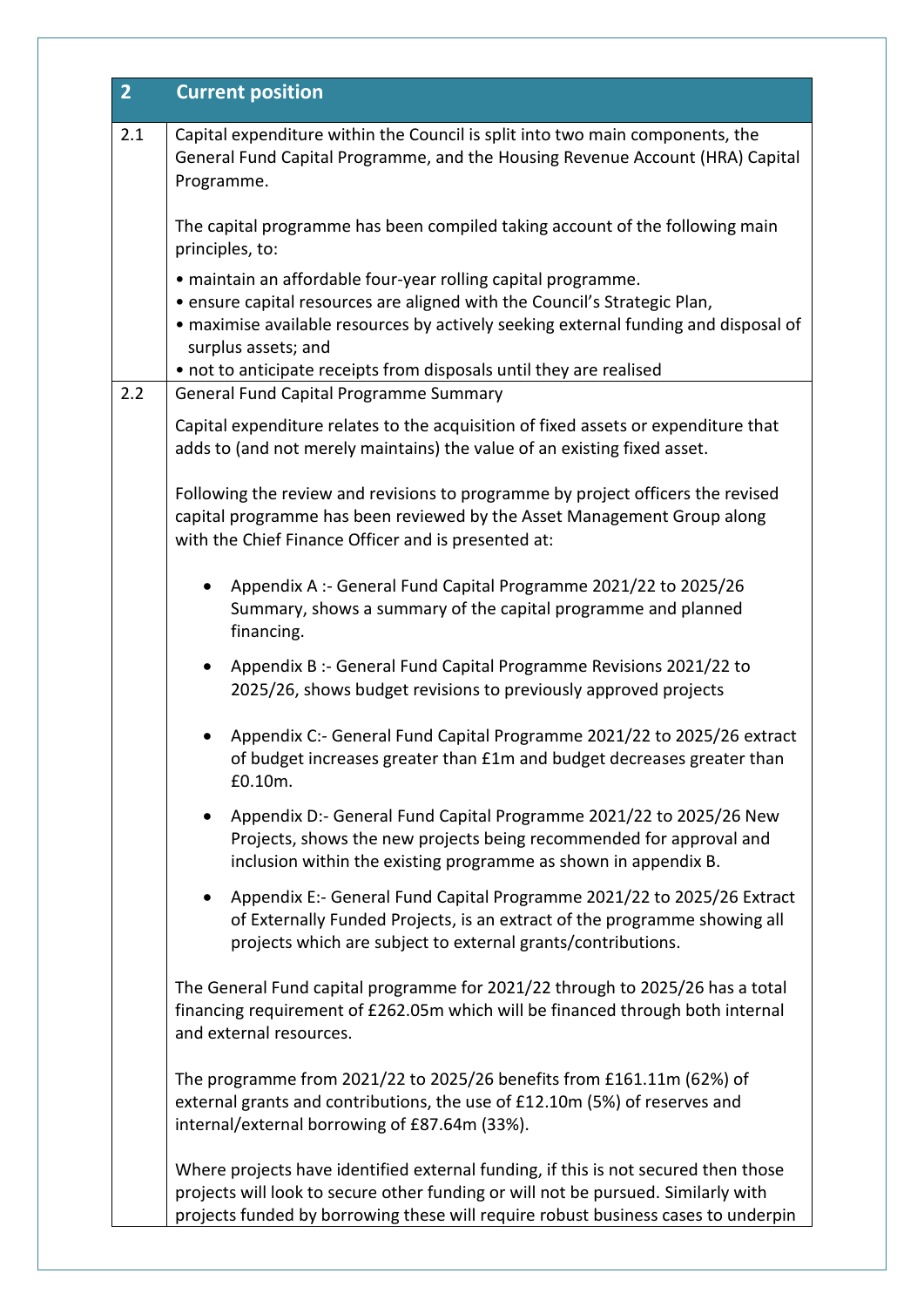|     | the investment. Where any project is identified as having a significant borrowing<br>requirement (over £10 million) the project business case should be presented to<br>Council for approval prior to the borrowing being secured.      |
|-----|-----------------------------------------------------------------------------------------------------------------------------------------------------------------------------------------------------------------------------------------|
| 2.3 | Housing Revenue Account (HRA) Capital Programme Summary                                                                                                                                                                                 |
|     | Capital expenditure relates to the acquisition of fixed assets or expenditure that<br>adds to (and not merely maintains) the value of an existing fixed asset.                                                                          |
|     | Appendix F:- HRA Capital Programme 2021/22 to 2025/26 Summary shows<br>a summary of the capital programme and planned financing.                                                                                                        |
|     | Appendix G:- HRA Capital Programme 2021/22 to 2025/26, shows an<br>$\bullet$<br>update to the HRA capital budgets.                                                                                                                      |
|     | The HRA capital programme for 2021/22 through to 2025/26 has a total budget<br>requirement £77.79m which will be financed through both internal and external<br>resources.                                                              |
|     | The programme from 2021/22 to 2025/26 relies upon £3.53m (5%) of external<br>grants and contributions, the use of £35.31m (45%) of capital reserves, direct<br>revenue financing of £18.26m (23%) and £20.70m (27%) of capital receipt. |

| $\overline{\mathbf{3}}$ | How to address current situation                                                                                                                                                                                                                                       |
|-------------------------|------------------------------------------------------------------------------------------------------------------------------------------------------------------------------------------------------------------------------------------------------------------------|
| 3.1                     | The General Fund and Housing Revenue Account capital programmes which were<br>previously been approved by Full Council on 27 January 2021 have been updated<br>to reflect the most current required budget and are fully detailed in the<br>appendices to this report. |
|                         | New General Fund capital projects have been identified as part of the budget<br>setting process and the required new capital budget request process review has<br>been undertaken. These projects are shown in Appendix C.                                             |

| $\overline{4}$ | <b>Reason/s for recommendation</b>                                                  |
|----------------|-------------------------------------------------------------------------------------|
| 4.1            | The Council's constitution requires the CFO to prepare and present Full Council the |
|                | Council's capital programme for approval.                                           |

# **Appendices**

| <b>Appendices:</b> |                                                                      |
|--------------------|----------------------------------------------------------------------|
| <b>Appendix A</b>  | General Fund Capital Programme 2021/22 to 2025/26 Summary            |
| <b>Appendix B</b>  | General Fund Capital Programme Revisions 2021/22 to 2025/26          |
| <b>Appendix C</b>  | General Fund Capital Programme 2021/22 to 2025/26 extract of budget  |
|                    | increases greater than £1m and budget decreases greater than £0.10m. |
| <b>Appendix D</b>  | General Fund Capital Programme 2021/22 to 2025/26 New Projects       |
| <b>Appendix E</b>  | General Fund Capital Programme 2021/22 to 2025/26 Extract of         |
|                    | <b>Externally Funded Projects</b>                                    |
| <b>Appendix F</b>  | HRA Capital Programme 2021/22 to 2025/26 Summary                     |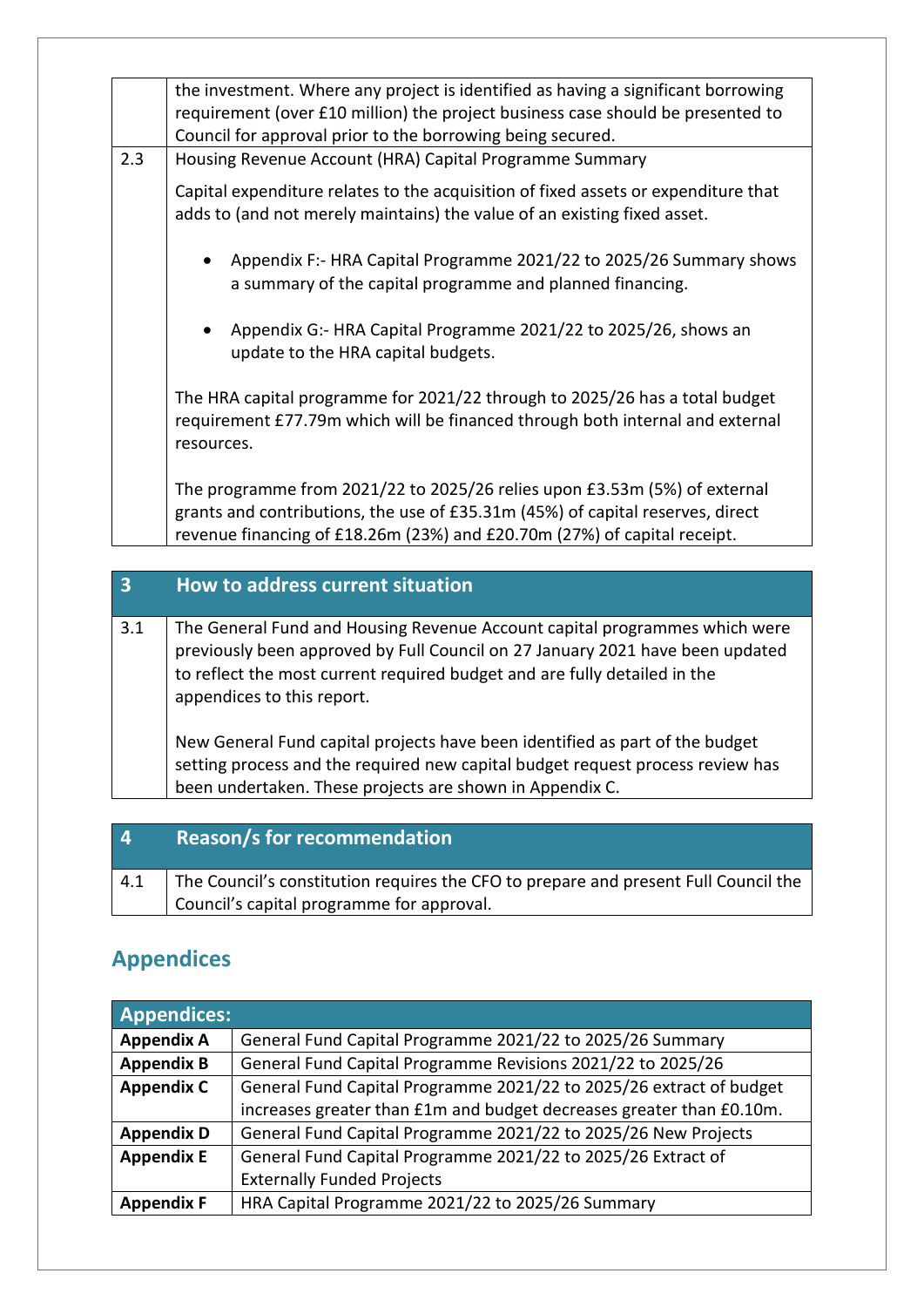**Appendix G** HRA Capital Programme 2021/22 to 2025/26

# **Background reference papers:**

None.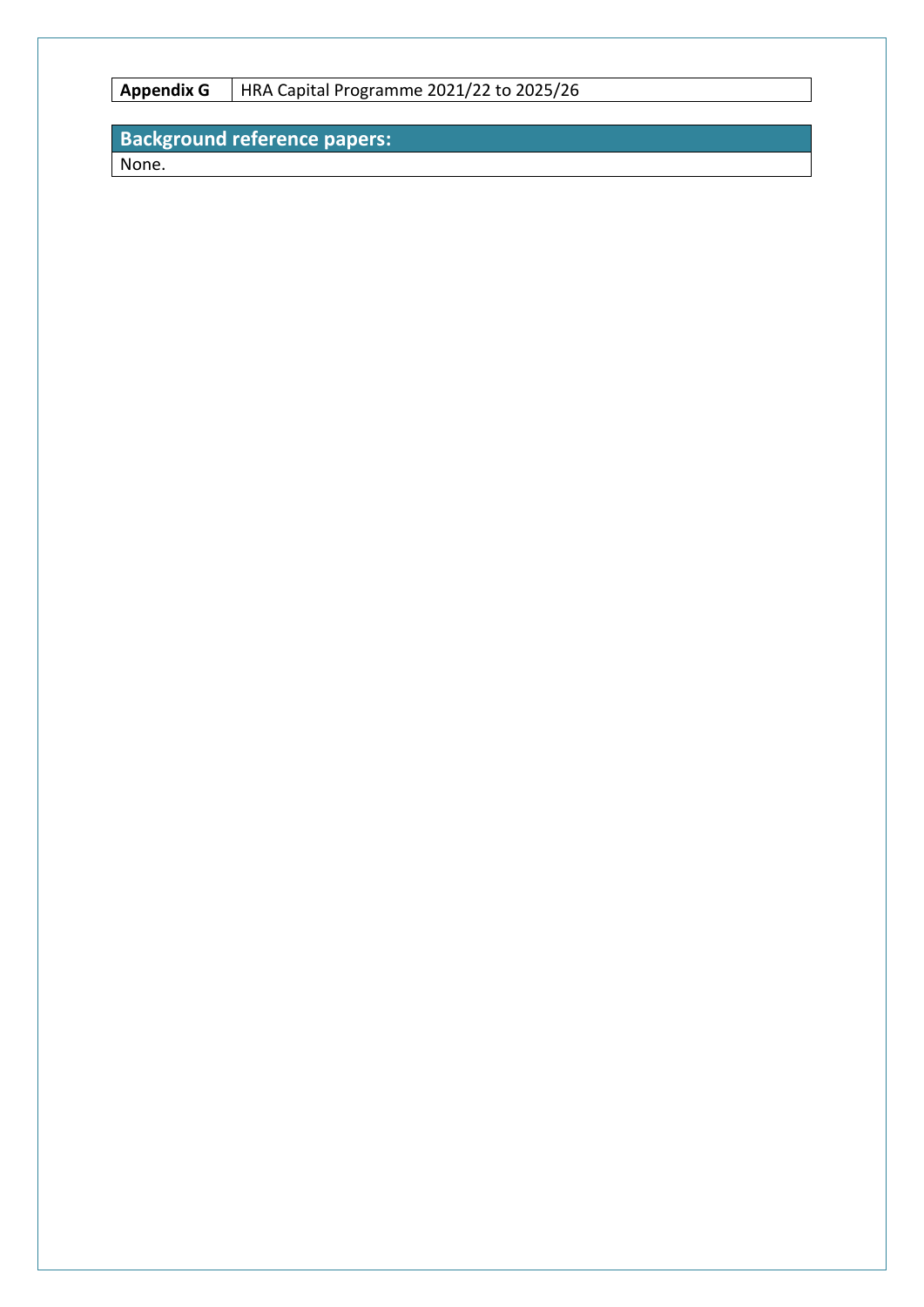## **Appendix A**

## **General Fund Capital Programme 2021/22 to 2025/26 Summary**

|                                                 | 2021/22        |                | 2021/22 2022/23 |                |                | 2023/24 2024/25 2025/26 |              |
|-------------------------------------------------|----------------|----------------|-----------------|----------------|----------------|-------------------------|--------------|
| <b>SUMMARY - GENERAL FUND PROGRAMME</b>         | £000           | £000           | £000            | £000           | £000           | £000                    | £000         |
|                                                 | <b>Current</b> | <b>Revised</b> | <b>Revised</b>  | <b>Revised</b> | <b>Revised</b> | <b>Revised</b>          | <b>Total</b> |
|                                                 | <b>Budget</b>  | <b>Budget</b>  | <b>Budget</b>   | <b>Budget</b>  | <b>Budget</b>  | <b>Budget</b>           |              |
| <b>Capital Expenditure</b>                      |                |                |                 |                |                |                         |              |
| Economic Development & Regeneration             | 1,456          | 956            | 4,943           | 11,409         | 10,289         | 9,259                   | 36,856       |
| <b>Environmental Services &amp; Port Health</b> | 150            | 400            | 406             | 50             | 50             | 50                      | 956          |
| Financial Services                              | 3,873          | 100            | 400             |                |                | 0                       | 500          |
| <b>ICT Services</b>                             | 804            | 327            | 527             | 450            | 250            | 250                     | 1,804        |
| Operations                                      | 17,750         | 9,765          | 21,477          | 33,925         | 31,075         | 505                     | 96,747       |
| Planning & Coastal Management                   | 19,344         | 4,169          | 19,432          | 22,009         | 36,774         | 36,200                  | 118,584      |
| Housing Improvement                             | 1,399          | 1,100          | 1,000           | 1,000          | 1,000          | 1,500                   | 5,600        |
| Long Term Debtors                               | 10,000         | $\Omega$       | 1,000           |                |                |                         | 1,000        |
| <b>Total Capital Expenditure</b>                | 54,776         | 16,817         | 49,185          | 68,843         | 79,438         | 47,764                  | 262,047      |
|                                                 |                |                |                 |                |                |                         |              |
| <b>Financed By:-</b>                            |                |                |                 |                |                |                         |              |
| Borrowing                                       | 25,470         | 5,435          | 20,255          | 30,050         | 29,200         | 2,700                   | 87,640       |
| Capital Receipt                                 | $\mathbf 0$    | $\overline{0}$ | 0               |                |                | 0                       | $\Omega$     |
| Contributions                                   | $\Omega$       | 400            | 300             |                |                |                         | 700          |
| Grants                                          | 21,413         | 5,357          | 24,210          | 37,218         | 49,363         | 44,259                  | 160,407      |
| Reserves                                        | 7,893          | 5,625          | 4,420           | 1,575          | 875            | 805                     | 13,300       |
| <b>Total Financing</b>                          | 54,776         | 16,817         | 49,185          | 68,843         | 79,438         | 47,764                  | 262,047      |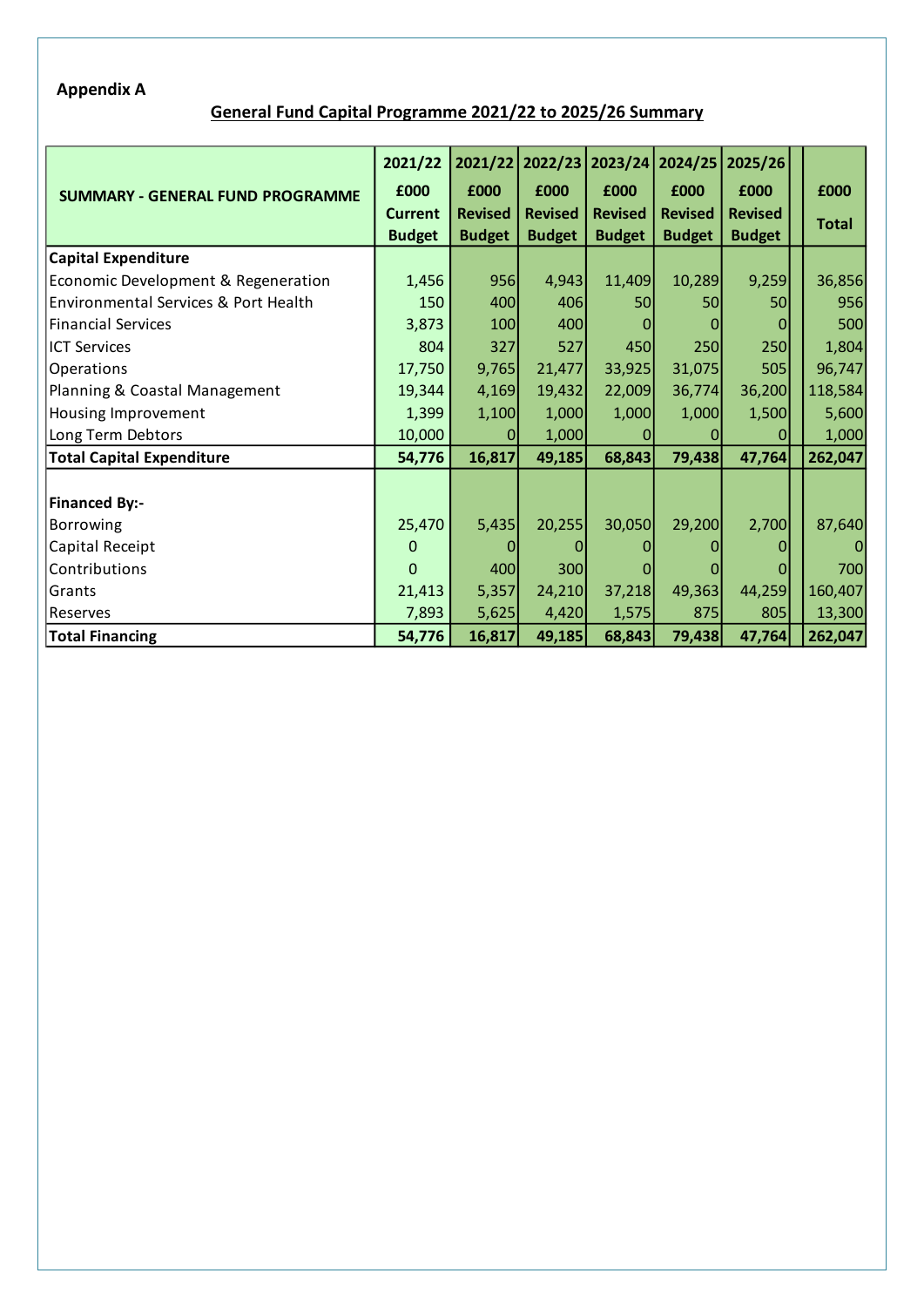## **Appendix B**

## **General Fund Capital Programme Revisions 2021/22 to 2025/26**

| <b>TYPE</b>                         | <b>Strategic</b><br><b>Theme</b> | <b>REGENERATION</b>                | <b>ECONOMIC DEVELOPMENT &amp;</b>                                                              | 2021/22<br>£000<br><b>Current</b><br><b>Budget</b> | 2021/22<br>£000<br><b>Revised</b><br><b>Budget</b> | 2022/23<br>£000<br><b>Current</b><br><b>Budget</b> | 2022/23<br>£000<br><b>Revised</b><br><b>Budget</b> | 2023/24<br>£000<br><b>Current</b><br><b>Budget</b> | 2023/24<br>£000<br><b>Revised</b><br><b>Budget</b> | 2024/25<br>£000<br><b>Current</b><br><b>Budget</b> | 2024/25<br>£000<br><b>Revised</b><br><b>Budget</b> | 2025/26<br>£000<br>Revised<br><b>Budget</b> | <b>Funding</b><br><b>Type</b> |
|-------------------------------------|----------------------------------|------------------------------------|------------------------------------------------------------------------------------------------|----------------------------------------------------|----------------------------------------------------|----------------------------------------------------|----------------------------------------------------|----------------------------------------------------|----------------------------------------------------|----------------------------------------------------|----------------------------------------------------|---------------------------------------------|-------------------------------|
| Grant<br>Assisted                   | Enabling our<br>Communities      |                                    | Ness Point Regeneration Project                                                                | 280                                                | 280                                                | 0                                                  |                                                    | 0                                                  | $\mathbf{0}$                                       | $\mathbf 0$                                        | $\mathbf 0$                                        | $\overline{0}$                              | EG/ER                         |
| Grant<br>Assisted                   | Growing our<br>Economy           | Towns Fund - Delivery              |                                                                                                | $\mathbf{0}$                                       | $\Omega$                                           | $\mathbf 0$                                        | 143                                                | $\mathbf{0}$                                       | 149                                                | $\mathbf 0$                                        | 149                                                | 149                                         | EG                            |
| Grant<br>Assisted/Mat<br>ch Funding | Growing our<br>Economy           | (Phase 1)                          | Towns Fund - Cultural Quarter                                                                  | $\overline{0}$                                     | $\mathbf 0$                                        | 800                                                | 600                                                | 1,800                                              | 6,000                                              | 12,100                                             | 8,640                                              | 9,110                                       | EG/IB                         |
| Grant<br>Assisted                   | Growing our<br>Economy           | Railway Building)                  | Towns Fund -Station Quarter (Main                                                              | $\mathbf{0}$                                       | $\Omega$                                           | 150                                                |                                                    | 750                                                | $\Omega$                                           | $\mathbf 0$                                        | $\mathbf 0$                                        | $\Omega$                                    | EG                            |
| Grant<br>Assisted                   | Growing our<br>Economy           |                                    | Towns Fund -Station Quarter<br>(Former Post & Sorting Office)                                  | 500                                                | $\mathbf 0$                                        | 3,330                                              | 3,000                                              | 0                                                  | $\Omega$                                           | $\mathbf 0$                                        | $\mathbf 0$                                        | $\overline{0}$                              | EG/IB                         |
| Grant<br>Assisted                   | Growing our<br>Economy           | Realm)                             | Towns Fund -Station Quarter (Public                                                            | $\mathbf 0$                                        | $\mathbf 0$                                        | 500                                                | n                                                  | 500                                                | 830                                                | $\mathbf 0$                                        | $\mathbf{0}$                                       | $\Omega$                                    | EG                            |
| Grant<br>Assisted                   | Growing our<br>Economy           |                                    | Towns Fund - Historic Quarter                                                                  | $\overline{0}$                                     | $\mathbf 0$                                        | 700                                                | 1,000                                              | 2,600                                              | 2,210                                              | $\mathsf{O}\xspace$                                | $\mathbf 0$                                        | $\overline{0}$                              | EG                            |
| Grant<br>Assisted                   | Growing our<br>Economy           | Improvement Project                | Towns Fund - Port Gateway                                                                      | $\overline{0}$                                     | $\Omega$                                           | 300                                                | 100                                                | 2,400                                              | 1,050                                              | $\mathbf 0$                                        | 1,500                                              | $\overline{0}$                              | EG                            |
| Grant<br>Assisted/ ESC<br>Funding   | Growing our<br>Economy           | Delivery                           | Towns Fund - Seafront Vision                                                                   | 0                                                  | $\Omega$                                           | 200                                                | 100                                                | 1,100                                              | 1,170                                              | $\mathbf 0$                                        | $\mathbf{0}$                                       | $\Omega$                                    | EG                            |
| Grant<br>Assisted                   | Growing our<br>Economy           |                                    | Lowestoft Former Post & Sorting<br>Office - Façade refurbishment                               | 676                                                | 676                                                | $\mathbf 0$                                        | $\Omega$                                           | $\mathbf 0$                                        | $\overline{0}$                                     | $\mathbf 0$                                        | $\mathbf 0$                                        | $\mathbf 0$                                 | EG/ER                         |
|                                     |                                  |                                    | <b>Total Budgeted Expenditure</b>                                                              | 1,456                                              | 956                                                | 5,980                                              | 4,943                                              | 9,150                                              | 11,409                                             | 12,100                                             | 10,289                                             | 9,259                                       |                               |
|                                     |                                  | <b>Financed By:-</b>               |                                                                                                |                                                    |                                                    |                                                    |                                                    |                                                    |                                                    |                                                    |                                                    |                                             |                               |
|                                     |                                  | <b>Internal Funding:</b>           |                                                                                                |                                                    |                                                    |                                                    |                                                    |                                                    |                                                    |                                                    |                                                    |                                             |                               |
|                                     |                                  | <b>Internal Borrowing</b>          |                                                                                                | 0                                                  | 0                                                  | 0                                                  | 1,000                                              | 0                                                  | 3,000                                              | $\pmb{0}$                                          | 4,500                                              | 2,500                                       |                               |
|                                     |                                  | Capital Receipt                    |                                                                                                | 0                                                  | $\pmb{0}$                                          | $\pmb{0}$                                          | 0                                                  | 0                                                  | $\mathbf 0$                                        | $\pmb{0}$                                          | $\mathbf 0$                                        | $\mathbf 0$                                 |                               |
|                                     |                                  | Reserve                            |                                                                                                | 453                                                | 453                                                | 0                                                  | 0                                                  | 0                                                  | 0                                                  | $\pmb{0}$                                          | 0                                                  | 0                                           |                               |
|                                     |                                  |                                    |                                                                                                | 453                                                | 453                                                | 0                                                  | 1,000                                              | 0                                                  | 3,000                                              | $\pmb{0}$                                          | 4,500                                              | 2,500                                       |                               |
|                                     |                                  | <b>External Funding:</b><br>Grants |                                                                                                | 1,003                                              | 503                                                | 5,980'                                             | 3,943                                              | 9,150                                              | 8,409                                              | 12,100                                             | 5,789                                              | 6,759                                       |                               |
|                                     |                                  | Contributions                      |                                                                                                | 0                                                  | 0                                                  | 0                                                  | 0                                                  | 0                                                  | $\mathsf 0$                                        | $\mathbf 0$                                        | $\mathbf 0$                                        | $\mathbf 0$                                 |                               |
|                                     |                                  | Borrowing                          |                                                                                                | 0                                                  | 0                                                  | 0                                                  | 0                                                  | 0                                                  | 0                                                  | $\mathbf 0$                                        | 0                                                  | $\Omega$                                    |                               |
|                                     |                                  |                                    |                                                                                                | 1,003                                              | 503                                                | 5,980                                              | 3,943                                              | 9,150                                              | 8,409                                              | 12,100                                             | 5,789                                              | 6,759                                       |                               |
|                                     |                                  |                                    | <b>Total Budgeted Financing</b>                                                                | 1,456                                              | 956                                                | 5,980                                              | 4,943                                              | 9,150                                              | 11,409                                             | 12,100                                             | 10,289                                             | 9,259                                       |                               |
| Project                             |                                  |                                    | <b>Description</b>                                                                             |                                                    |                                                    |                                                    |                                                    |                                                    |                                                    |                                                    |                                                    |                                             |                               |
|                                     |                                  |                                    |                                                                                                |                                                    |                                                    |                                                    |                                                    |                                                    |                                                    |                                                    |                                                    |                                             |                               |
|                                     | <b>Ness Point Regeneration</b>   |                                    | The Lowestoft Ness Regeneration Scheme (East of England Park project) aims to create a visitor |                                                    |                                                    |                                                    |                                                    |                                                    |                                                    |                                                    |                                                    |                                             |                               |
| Project                             |                                  |                                    | destination that celebrates the culture and heritage of its location.                          |                                                    |                                                    |                                                    |                                                    |                                                    |                                                    |                                                    |                                                    |                                             |                               |

|                         | acsumation that celebrates the calture and heritage or its location.                                                                                                                                                                       |
|-------------------------|--------------------------------------------------------------------------------------------------------------------------------------------------------------------------------------------------------------------------------------------|
| Towns Fund              | Towns Fund Grant investment of £24.9m in projects to regenerate the town, driving economic growth<br>and acting as a catalyst for future investment, rising to £35.9m with tha addion of matched funding<br>(subject to ESC business case) |
| Lowestoft Former Post & | Restoration of the facade of Lowestoft's former Post Office on London Road North.                                                                                                                                                          |
| Sorting Office - Facade |                                                                                                                                                                                                                                            |
| refurbishment           |                                                                                                                                                                                                                                            |

#### **Funding Type Key:**

| <b>CR</b> Capital Receipt       | <b>EG</b> External Grant     |
|---------------------------------|------------------------------|
| <b>EB</b> External Borrowing    | <b>ER</b> Earmarked Reserve  |
| <b>EC</b> External Contribution | <b>IB</b> Internal Borrowing |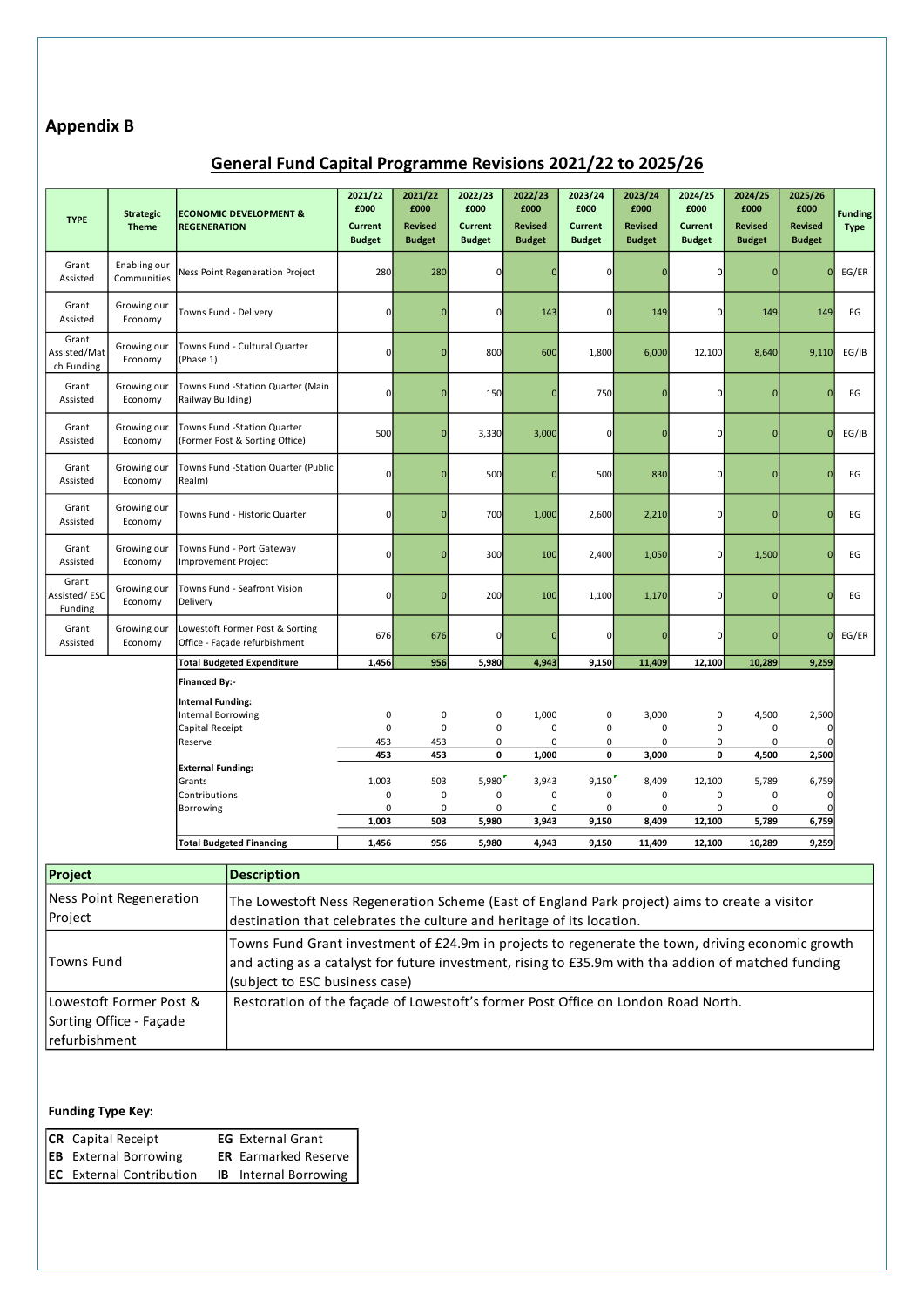| <b>TYPE</b>             | <b>Strategic Theme</b>               | <b>ENVIRONMENTAL SERVICES &amp; PORT</b><br><b>HEALTH</b> | 2021/22<br>£000<br>Current<br><b>Budget</b> | 2021/22<br>£000<br><b>Revised</b><br><b>Budget</b> | 2022/23<br>£000<br>Current<br><b>Budget</b> | 2022/23<br>£000<br><b>Revised</b><br><b>Budget</b> | 2023/24<br>£000<br><b>Current</b><br><b>Budget</b> | 2023/24<br>£000<br><b>Revised</b><br><b>Budget</b> | 2024/25<br>£000<br><b>Current</b><br><b>Budget</b> | 2024/25<br>£000<br><b>Revised</b><br><b>Budget</b> | 2025/26<br>£000<br><b>Current</b><br><b>Budget</b> | <b>Funding</b><br><b>Type</b> |
|-------------------------|--------------------------------------|-----------------------------------------------------------|---------------------------------------------|----------------------------------------------------|---------------------------------------------|----------------------------------------------------|----------------------------------------------------|----------------------------------------------------|----------------------------------------------------|----------------------------------------------------|----------------------------------------------------|-------------------------------|
| cyclical<br>Replacement | Delivering Digital<br>Transformation | Port Health                                               | 150                                         | 400                                                | 150                                         | 406                                                | 50                                                 | 50                                                 | 50                                                 | 50                                                 | 50                                                 | ER                            |
|                         |                                      | <b>Total Budgeted Expenditure</b>                         | 150                                         | 400                                                | 150                                         | 406                                                | <b>50</b>                                          | 50                                                 | <b>50</b>                                          | 50                                                 | 50                                                 |                               |
|                         |                                      | <b>Financed By:-</b><br>Internal Funding:                 |                                             |                                                    |                                             |                                                    |                                                    |                                                    |                                                    |                                                    |                                                    |                               |
|                         |                                      | Internal Borrowing                                        | 0                                           | 0                                                  | 0                                           | 0                                                  | 0                                                  | 0                                                  | 0                                                  | 0                                                  | $\Omega$                                           |                               |
|                         |                                      | Capital Receipt                                           | $\Omega$                                    | $\mathbf 0$                                        | $\mathbf 0$                                 | $\mathbf 0$                                        | $\mathbf 0$                                        | 0                                                  | $\Omega$                                           | 0                                                  | 0                                                  |                               |
|                         |                                      | Reserve                                                   | 150                                         | 400                                                | 150                                         | 406                                                | 50                                                 | 50                                                 | 50                                                 | 50                                                 | 50                                                 |                               |
|                         |                                      |                                                           | 150                                         | 400                                                | 150                                         | 406                                                | 50                                                 | 50                                                 | 50                                                 | 50                                                 | 50                                                 |                               |
|                         |                                      | <b>External Funding:</b><br>Grants                        | 0                                           | 0                                                  | 0                                           | 0                                                  | 0                                                  | 0                                                  | 0                                                  | 0                                                  | $\Omega$                                           |                               |
|                         |                                      | Contributions                                             | 0                                           | 0                                                  | 0                                           | 0                                                  | 0                                                  | 0                                                  | 0                                                  | 0                                                  | $\Omega$                                           |                               |
|                         |                                      | Borrowing                                                 | $\Omega$                                    | 0                                                  | 0                                           | 0                                                  | 0                                                  | 0                                                  | 0                                                  | 0                                                  |                                                    |                               |
|                         |                                      |                                                           | 0                                           | 0                                                  | 0                                           | 0                                                  | 0                                                  | 0                                                  | 0                                                  | 0                                                  |                                                    |                               |
|                         |                                      | <b>Total Budgeted Financing</b>                           | 150                                         | 400                                                | 150                                         | 406                                                | 50                                                 | 50                                                 | 50                                                 | 50                                                 | 50                                                 |                               |

| Project     | <b>Description</b>                                                     |
|-------------|------------------------------------------------------------------------|
| Port Health | <b>Capital expenditure for the function of the Port Health Service</b> |
|             |                                                                        |

| <b>TYPE</b>          | <b>Strategic</b><br><b>Theme</b>           | <b>FINANCIAL SERVICES</b>                                   | 2021/22<br>£000<br><b>Current</b><br><b>Budget</b> | 2021/22<br>£000<br><b>Revised</b><br><b>Budget</b> | 2022/23<br>£000<br><b>Current</b><br><b>Budget</b> | 2022/23<br>£000<br><b>Revised</b><br><b>Budget</b> | 2023/24<br>£000<br><b>Current</b><br><b>Budget</b> | 2023/24<br>£000<br><b>Revised</b><br><b>Budget</b> | 2024/25<br>£000<br><b>Current</b><br><b>Budget</b> | 2024/25<br>£000<br><b>Revised</b><br><b>Budget</b> | 2025/26<br>£000<br><b>Current</b><br><b>Budget</b> | <b>Funding</b><br><b>Type</b> |
|----------------------|--------------------------------------------|-------------------------------------------------------------|----------------------------------------------------|----------------------------------------------------|----------------------------------------------------|----------------------------------------------------|----------------------------------------------------|----------------------------------------------------|----------------------------------------------------|----------------------------------------------------|----------------------------------------------------|-------------------------------|
| Health &<br>Safety   | Enabling our<br>Communities                | House Purchase - Blackstock                                 | 23                                                 |                                                    | $\mathbf{0}$                                       |                                                    | $\mathbf 0$                                        | n                                                  | $\mathbf 0$                                        | $\Omega$                                           | $\Omega$                                           | ER                            |
| Income<br>Generation | Maintaining<br>Financial<br>Sustainability | Commercial Investment                                       | 150                                                |                                                    | $\mathbf{0}$                                       |                                                    | 0                                                  |                                                    | $\mathbf 0$                                        | $\Omega$                                           | O                                                  | <b>IB</b>                     |
| Income<br>Generation | Maintaining<br>Financial<br>Sustainability | Commercial Investment -<br><b>Building/Land Acquisition</b> | 3,500                                              |                                                    | $\mathbf{0}$                                       |                                                    | $\mathbf 0$                                        | $\Omega$                                           | $\mathbf{0}$                                       | $\mathbf{0}$                                       | $\Omega$                                           | IB                            |
| Statutory            | Enabling our<br>Communities                | Short Term Transit Site                                     | 200                                                | 100                                                | 300                                                | 400                                                | $\mathbf 0$                                        | $\Omega$                                           | $\mathbf 0$                                        | $\Omega$                                           | $\Omega$                                           | ER                            |
|                      |                                            | <b>Total Budgeted Expenditure</b>                           | 3,873                                              | 100                                                | 300                                                | 400                                                | $\mathbf{0}$                                       | $\mathbf{0}$                                       | 0                                                  | $\mathbf{0}$                                       | $\Omega$                                           |                               |
|                      |                                            | Financed By:-<br><b>Internal Funding:</b>                   |                                                    |                                                    |                                                    |                                                    |                                                    |                                                    |                                                    |                                                    |                                                    |                               |
|                      |                                            | Internal Borrowing                                          | 3,650                                              | 0                                                  | 0                                                  | $\mathbf 0$                                        | 0                                                  | $\mathbf 0$                                        | 0                                                  | $\mathbf 0$                                        |                                                    |                               |
|                      |                                            | Capital Receipt                                             | 0                                                  | 0                                                  | 0                                                  | 0                                                  | 0                                                  | $\mathbf 0$                                        | $\mathbf 0$                                        | $\mathbf 0$                                        |                                                    |                               |
|                      |                                            | Reserve                                                     | 223                                                | 100                                                | 300                                                | 400                                                | 0                                                  | 0                                                  | $\mathbf 0$                                        | $\mathbf 0$                                        |                                                    |                               |
|                      |                                            |                                                             | 3,873                                              | 100                                                | 300                                                | 400                                                | 0                                                  | $\mathbf 0$                                        | 0                                                  | 0                                                  | O                                                  |                               |
|                      |                                            | <b>External Funding:</b>                                    |                                                    |                                                    |                                                    |                                                    |                                                    |                                                    |                                                    |                                                    |                                                    |                               |
|                      |                                            | Grants                                                      | 0                                                  | 0                                                  | 0                                                  | 0                                                  | 0                                                  | 0                                                  | 0                                                  | $\mathbf 0$                                        |                                                    |                               |
|                      |                                            | Contributions                                               | $\Omega$                                           | 0                                                  | 0                                                  | 0                                                  | 0                                                  | 0                                                  | 0                                                  | $\mathbf 0$                                        |                                                    |                               |
|                      |                                            | Borrowing                                                   | 0<br>0                                             | 0<br>0                                             | 0<br>0                                             | 0<br>0                                             | 0<br>0                                             | $\mathbf 0$<br>$\mathbf 0$                         | 0<br>0                                             | $\mathbf 0$<br>0                                   |                                                    |                               |
|                      |                                            | <b>Total Budgeted Financing</b>                             | 3,873                                              | 100                                                | 300                                                | 400                                                | 0                                                  | $\mathbf 0$                                        | 0                                                  | 0                                                  | 0                                                  |                               |

| Project                   | <b>Description</b>                                                                                  |
|---------------------------|-----------------------------------------------------------------------------------------------------|
|                           | House Purchase - Blackstock Purchase of investment property                                         |
| Commercial Investment     | Commercial Investment budget to facilitate project for commercial investment, subject to a business |
| Commercial Investment -   | Commercial Investment budget to be used for the purchase of properties/land subject to a business   |
| Building/Land acquisition | case                                                                                                |
| Short Term Transit Site   | <b>Evaluation of Short Term Transit Sites</b>                                                       |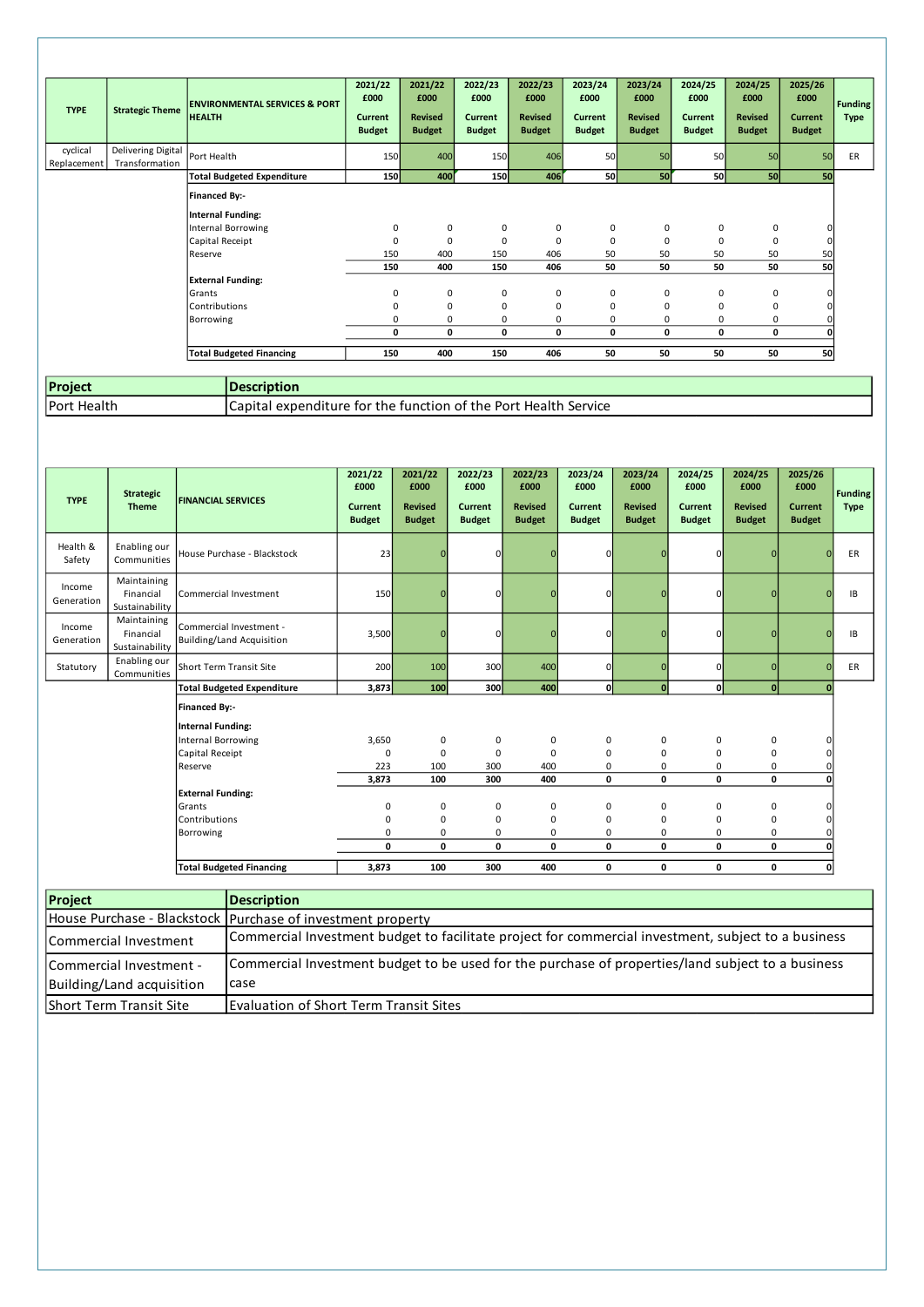| <b>TYPE</b>             | Strategic Theme ICT SERVICES         |                                                  | 2021/22<br>£000<br>Current<br><b>Budget</b> | 2021/22<br>£000<br><b>Revised</b><br><b>Budget</b> | 2022/23<br>£000<br>Current<br><b>Budget</b> | 2022/23<br>£000<br><b>Revised</b><br><b>Budget</b> | 2023/24<br>£000<br>Current<br><b>Budget</b> | 2023/24<br>£000<br><b>Revised</b><br><b>Budget</b> | 2024/25<br>£000<br><b>Current</b><br><b>Budget</b> | 2024/25<br>£000<br><b>Revised</b><br><b>Budget</b> | 2025/26<br>£000<br><b>Current</b><br><b>Budget</b> | <b>Funding</b><br><b>Type</b> |
|-------------------------|--------------------------------------|--------------------------------------------------|---------------------------------------------|----------------------------------------------------|---------------------------------------------|----------------------------------------------------|---------------------------------------------|----------------------------------------------------|----------------------------------------------------|----------------------------------------------------|----------------------------------------------------|-------------------------------|
| cyclical<br>Replacement | Delivering Digital<br>Transformation | Corporate IT Requirements                        | 627                                         | 327                                                | <b>50</b>                                   | 350                                                | 450                                         | 450                                                | 250                                                | 250                                                | 250                                                | ER                            |
| cyclical<br>Replacement | Delivering Digital<br>Transformation | <b>Members Webcasting</b>                        | 177                                         | $\mathbf{0}$                                       | $\Omega$                                    | 177                                                | $\Omega$                                    | $\Omega$                                           | $\Omega$                                           | $\Omega$                                           | $\mathbf{0}$                                       | ER                            |
|                         |                                      | <b>Total Budgeted Expenditure</b>                | 804                                         | 327                                                | <b>50</b>                                   | 527                                                | <b>450</b>                                  | 450                                                | 250                                                | 250                                                | 250                                                |                               |
|                         |                                      | <b>Financed By:-</b><br><b>Internal Funding:</b> |                                             |                                                    |                                             |                                                    |                                             |                                                    |                                                    |                                                    |                                                    |                               |
|                         |                                      | <b>Internal Borrowing</b>                        | 0                                           | $\pmb{0}$                                          | 0                                           | 0                                                  | 0                                           | 0                                                  | 0                                                  | 0                                                  | $\mathbf 0$                                        |                               |
|                         |                                      | Capital Receipt                                  | $\mathbf 0$                                 | $\mathbf 0$                                        | $\mathbf 0$                                 | 0                                                  | $\mathbf 0$                                 | $\mathbf 0$                                        | 0                                                  | $\mathbf 0$                                        | $\mathbf 0$                                        |                               |
|                         |                                      | Reserve                                          | 804                                         | 327                                                | 50                                          | 527                                                | 450                                         | 450                                                | 250                                                | 250                                                | 250                                                |                               |
|                         |                                      |                                                  | 804                                         | 327                                                | 50                                          | 527                                                | 450                                         | 450                                                | 250                                                | 250                                                | 250                                                |                               |
|                         |                                      | <b>External Funding:</b>                         |                                             |                                                    |                                             |                                                    |                                             |                                                    |                                                    |                                                    |                                                    |                               |
|                         |                                      | Grants                                           | 0                                           | 0                                                  | 0                                           | 0                                                  | $\mathbf 0$                                 | 0                                                  | 0                                                  | 0                                                  | $\mathbf 0$                                        |                               |
|                         |                                      | Contributions                                    | $\mathbf 0$                                 | 0                                                  | $\mathbf 0$                                 | 0                                                  | $\mathbf 0$                                 | 0                                                  | 0                                                  | 0                                                  | 0                                                  |                               |
|                         |                                      | Borrowing                                        | 0                                           | 0                                                  | 0                                           | 0                                                  | 0                                           | 0                                                  | 0                                                  | 0                                                  | 0                                                  |                               |
|                         |                                      |                                                  | 0                                           | 0                                                  | 0                                           | 0                                                  | 0                                           | 0                                                  | 0                                                  | 0                                                  | $\mathbf{0}$                                       |                               |
|                         |                                      | <b>Total Budgeted Financing</b>                  | 804                                         | 327                                                | 50                                          | 527                                                | 450                                         | 450                                                | 250                                                | 250                                                | 250                                                |                               |

| Project                   | <b>IDescription</b>                                           |
|---------------------------|---------------------------------------------------------------|
| Corporate IT Requirements | Corporate refresh of hardware and updating of current systems |
| Members Webcasting        | Installation of webcasting facility for Council meetings      |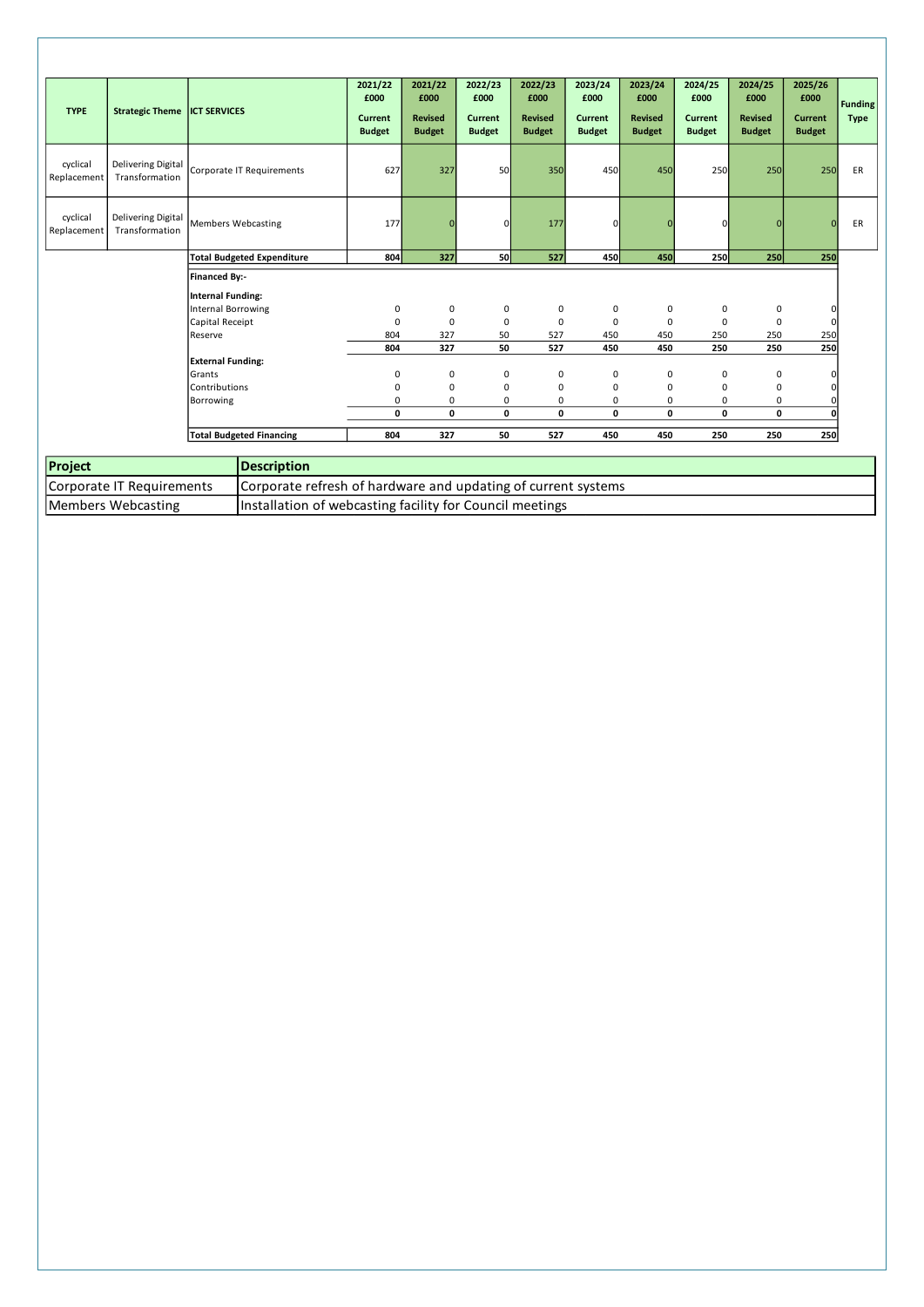|                         |                                            |                                                                                                                    | 2021/22<br>£000          | 2021/22<br>£000                 | 2022/23<br>£000                 | 2022/23<br>£000                 | 2023/24<br>£000                 | 2023/24<br>£000                 | 2024/25<br>£000                 | 2024/25<br>£000                 | 2025/26<br>£000                 |                               |
|-------------------------|--------------------------------------------|--------------------------------------------------------------------------------------------------------------------|--------------------------|---------------------------------|---------------------------------|---------------------------------|---------------------------------|---------------------------------|---------------------------------|---------------------------------|---------------------------------|-------------------------------|
| <b>TYPE</b>             | <b>Strategic Theme</b>                     | <b>OPERATIONS</b>                                                                                                  | Current<br><b>Budget</b> | <b>Revised</b><br><b>Budget</b> | <b>Current</b><br><b>Budget</b> | <b>Revised</b><br><b>Budget</b> | <b>Current</b><br><b>Budget</b> | <b>Revised</b><br><b>Budget</b> | <b>Current</b><br><b>Budget</b> | <b>Revised</b><br><b>Budget</b> | <b>Current</b><br><b>Budget</b> | <b>Funding</b><br><b>Type</b> |
| Health &<br>Safety      | Maintaining<br>Financial<br>Sustainability | Aldeburgh Shelter                                                                                                  | 6                        | $\mathbf 0$                     | $\mathbf 0$                     | $\mathbf{0}$                    | 0                               |                                 | 0                               | $\mathbf 0$                     | $\mathbf 0$                     | ER                            |
| cyclical<br>Replacement | Maintaining<br>Financial<br>Sustainability | Bath Tap Chalets, Felixstowe                                                                                       | 100                      | $\mathbf 0$                     | 500                             | 100                             | 0                               | 500                             | 0                               | $\mathbf 0$                     | $\mathbf 0$                     | ER                            |
| cyclical<br>Replacement | Caring for our<br>Environment              | Bawdsey Quay                                                                                                       | 57                       | $\pmb{0}$                       | $\overline{0}$                  | $\mathbf 0$                     | 0                               | 0                               | $\mathbf 0$                     | $\mathbf 0$                     | $\mathbf 0$                     | ER                            |
| cyclical<br>Replacement | Caring for our<br>Environment              | Brackenbury Beach Hut replacement<br>Handrailing                                                                   | 88                       | 88                              | $\circ$                         | $\mathbf 0$                     | 0                               | $\Omega$                        | $\mathbf 0$                     | $\mathbf 0$                     | $\overline{0}$                  | ER                            |
| cyclical<br>Replacement | Enabling our<br>Communities                | Bungay LC redevelopment                                                                                            | 306                      | $\pmb{0}$                       | 0                               | $\mathbf 0$                     | 0                               | $\Omega$                        | $\mathbf 0$                     | $\mathbf 0$                     | $\mathbf{0}$                    | IB                            |
| cyclical<br>Replacement | Caring for our<br>Environment              | Cemeteries                                                                                                         | 395                      | 395                             | $\mathbf 0$                     | $\mathbf 0$                     | 0                               | $\Omega$                        | 0                               | $\bf{0}$                        | $\mathbf{0}$                    | IB                            |
| Health &<br>Safety      | Caring for our<br>Environment              | Cliff House Chalets Felixstowe                                                                                     | 10                       | 10                              | 0                               | $\mathbf{0}$                    | 0                               |                                 | 0                               | $\bf{0}$                        | $\mathbf 0$                     | ER                            |
| cyclical<br>Replacement | Caring for our<br>Environment              | Cliff House, Felixstowe                                                                                            | 250                      | $\mathbf 0$                     | 750                             | 250                             | 0                               | 750                             | 0                               | $\mathbf 0$                     | $\mathbf{O}$                    | IB/ER                         |
| cyclical<br>Replacement | Maintaining<br>Financial<br>Sustainability | Clifflands car park, Felixstowe                                                                                    | 100                      | 100                             | $\mathbf 0$                     | $\mathbf 0$                     | 0                               |                                 | $\mathbf 0$                     | $\bf{0}$                        | $\Omega$                        | ER                            |
| Income<br>Generation    | Enabling our<br>Communities                | Community Asset transfer fund                                                                                      | 125                      | 100                             | 125                             | 100                             | 125                             | 100                             | 125                             | 100                             | $\mathbf 0$                     | ER                            |
| Health &<br>Safety      | Enabling our<br>Communities                | <b>Coronation Sports Ground</b>                                                                                    | 45                       | $\pmb{0}$                       | 25                              | $\mathbf{0}$                    | 0                               |                                 | 0                               | $\mathbf 0$                     | $\Omega$                        | ER                            |
| cyclical<br>Replacement | Enabling our<br>Communities                | <b>East Point Pavilion</b>                                                                                         | 678                      | 1,183                           | $\mathbf 0$                     | 250                             | 0                               | $\Omega$                        | $\mathbf 0$                     | $\mathbf 0$                     | $\mathbf{0}$                    | ER                            |
| cyclical<br>Replacement | Maintaining<br>Financial<br>Sustainability | <b>Estates Management</b>                                                                                          | 200                      | 200                             | 200                             | 200                             | 200                             | 200                             | 200                             | 200                             | 200                             | ER                            |
| cyclical<br>Replacement | Caring for our<br>Environment              | Felixstowe Lighting                                                                                                | 37                       | $\mathbf 0$                     | 0                               | $\mathbf 0$                     | 0                               |                                 | 0                               | $\mathbf 0$                     | $\mathbf 0$                     | ER                            |
| Income<br>Generation    | Maintaining<br>Financial<br>Sustainability | Felixstowe North - Garden<br>Neighbourhood Regeneration<br>Project (Leisure Centre)                                | 88                       | 22                              | 10,000                          | $\mathbf 0$                     | 10,000                          | 17,500                          | 5,000                           | 17,500                          | $\mathbf{0}$                    | EВ                            |
| Income<br>Generation    | Maintaining<br>Financial<br>Sustainability | Felixstowe North - Garden<br>Neighbourhood Regeneration<br>Project (Leisure Centre Land<br>Purchase & Access Road) | $\pmb{0}$                | $\mathbf 0$                     | $\circ$                         | 1,500                           | 0                               | 4,500                           | $\mathbf 0$                     | 3,000                           | $\Omega$                        | EB                            |
| Income<br>Generation    | Maintaining<br>Financial<br>Sustainability | Felixstowe North - Garden<br>Neighbourhood Regeneration<br>Project (Infrastructure)                                | $\overline{0}$           | $\mathbf 0$                     | οI                              | 2,000                           | 0                               | 2,000                           | 6,000                           | 2,000                           | $\overline{0}$                  | EВ                            |
| Health &<br>Safety      | Maintaining<br>Financial<br>Sustainability | Felixstowe Seafront Gardens<br>Handrailing                                                                         | 15                       | $\pmb{0}$                       | $\circ$                         | $\mathbf{0}$                    | 0                               |                                 | 0                               | $\mathbf 0$                     | $\mathbf 0$                     | ER                            |
| cyclical<br>Replacement | Maintaining<br>Financial<br>Sustainability | Felixstowe Sea Front Shelters                                                                                      | 67                       | 67                              | $\overline{0}$                  | $\mathbf 0$                     | 0                               |                                 | 0                               | $\mathbf 0$                     | $\overline{0}$                  | ER                            |
| cyclical<br>Replacement | Growing our<br>Economy                     | Felixstowe South - Public Realm and<br>Martello Tower                                                              | 583                      | 250                             | $\circ$                         | 1,500                           | 0                               | 2,000                           | $\mathbf 0$                     | 2,000                           | $\mathbf{0}$                    | IB                            |
| Health &<br>Safety      | Enabling our<br>Communities                | Felixstowe Sports Hub                                                                                              | 197                      | 197                             | 0                               | $\mathbf 0$                     | 0                               |                                 | $\mathbf 0$                     | $\mathbf 0$                     | $\mathbf{0}$                    | ER                            |
| cyclical<br>Replacement | Caring for our<br>Environment              | Fishing Hut Felixstowe                                                                                             | 30                       | 30                              | $\circ$                         | $\mathbf 0$                     | 0                               | $\Omega$                        | $\mathbf 0$                     | $\mathbf 0$                     | $\mathbf{0}$                    | ER                            |
| Health &<br>Safety      | Caring for our<br>Environment              | Footway Lighting Works - Northern<br>(cyclical replacement)                                                        | 94                       | 94                              | 30                              | $\mathbf 0$                     | 30                              | $\mathbf 0$                     | 30                              | $\mathbf 0$                     | 30                              | ER                            |
| Income<br>Generation    | Maintaining<br>Financial<br>Sustainability | Former Deben High School<br>Felixstowe                                                                             | 3,200                    | 850                             | 2,350                           | 2,350                           | 0                               |                                 | 0                               | $\mathbf 0$                     | $\overline{0}$                  | IB                            |
| Health &<br>Safety      | Enabling our<br>Communities                | Leisure Centre Brackenbury                                                                                         | 40                       | 40                              | $\overline{0}$                  | $\mathbf 0$                     | 0                               | $\mathbf 0$                     | 0                               | $\overline{0}$                  | $\mathbf{O}$                    | ER                            |

(continued on next page)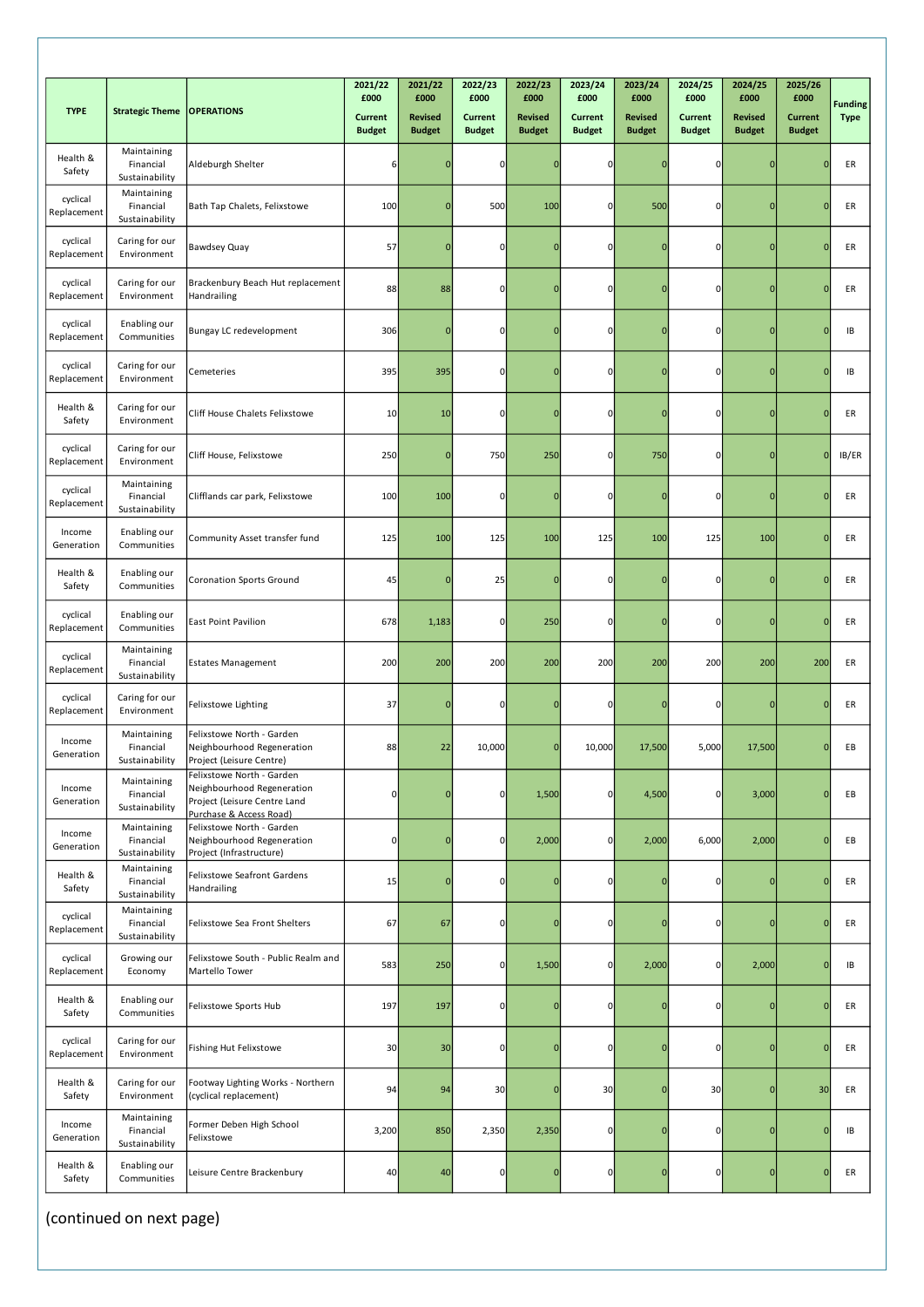| Health &<br>Safety      | Enabling our<br>Communities                | Leisure Centre Deben                                   | 36          | 36          | 0              | $\overline{0}$ | $\mathbf 0$ | $\Omega$       | $\mathbf 0$    | $\mathbf 0$    | $\mathbf 0$  | ER    |
|-------------------------|--------------------------------------------|--------------------------------------------------------|-------------|-------------|----------------|----------------|-------------|----------------|----------------|----------------|--------------|-------|
| Health &<br>Safety      | Enabling our<br>Communities                | Leisure Centre Leiston                                 | 26          | 26          | $\mathbf 0$    | $\overline{0}$ | $\mathbf 0$ | $\epsilon$     | $\pmb{0}$      | $\overline{0}$ | $\mathbf{0}$ | IB    |
| Health &<br>Safety      | Enabling our<br>Communities                | Leisure Centre Lowestoft                               | $\mathbf 0$ | 166         | 0              | $\mathbf 0$    | 0           | $\Omega$       | $\mathbf 0$    | 0              | $\mathbf{0}$ | IB    |
| Health &<br>Safety      | Enabling our<br>Communities                | Leisure Centre Lowestoft (Roof)                        | 770         | 770         | 0              | 1,200          | $\mathbf 0$ | $\mathbf 0$    | $\mathbf 0$    | $\overline{0}$ | $\mathbf 0$  | IB/ER |
| Health &<br>Safety      | Growing our<br>Economy                     | Lowestoft Beach Hut -<br>demolition/wall stabilisation | 260         | 155         | $\mathbf 0$    | $\overline{0}$ | 0           | $\Omega$       | $\pmb{0}$      | $\mathbf 0$    | $\mathbf{0}$ | ER    |
| Health &<br>Safety      | Growing our<br>Economy                     | Lowestoft Beach Hut -replacement<br>Beach Huts phase 2 | 1,000       | 1,000       | 0              | $\mathbf 0$    | $\mathbf 0$ | $\Omega$       | $\mathbf 0$    | $\mathbf{0}$   | $\mathbf{0}$ | IB    |
| Health &<br>Safety      | Growing our<br>Economy                     | Lowestoft Beach Hut -replacement<br>Beach Huts phase 3 | 500         | $\mathbf 0$ | 100            | 500            | 0           | 100            | $\mathbf 0$    | $\mathbf 0$    | $\mathbf{0}$ | IB    |
| Health &<br>Safety      | Enabling our<br>Communities                | Lowestoft Boardwalk                                    | 48          | 48          | $\mathbf 0$    | $\mathbf 0$    | $\mathbf 0$ | $\Omega$       | $\pmb{0}$      | 0              | $\mathbf{0}$ | ER    |
| Income<br>Generation    | Maintaining<br>Financial<br>Sustainability | New Beach Hut Sites - Felixstowe<br>(BV&AP)            | 939         | 6           | 750            | $\mathbf 0$    | 250         | $\Omega$       | $\mathbf 0$    | $\mathbf{0}$   | $\mathbf{0}$ | IB    |
| Income<br>Generation    | Maintaining<br>Financial<br>Sustainability | Newcombe Road Lowestoft                                | 150         | 150         | 2,800          | 2,800          | $\mathbf 0$ | $\overline{0}$ | $\mathbf 0$    | $\overline{0}$ | $\mathbf{0}$ | EB    |
| Income<br>Generation    | Caring for our<br>Environment              | Northern Car Park Works                                | 220         | $\mathbf 0$ | $\mathbf 0$    | 220            | $\mathbf 0$ | $\overline{0}$ | $\overline{0}$ | 0              | $\mathbf 0$  | IB    |
| Health &<br>Safety      | Maintaining<br>Financial<br>Sustainability | Orford Road Felixstowe Access Ramp                     | 95          | 95          | $\Omega$       | $\overline{0}$ | 0           | C              | $\mathbf 0$    | $\mathbf 0$    | $\mathbf{0}$ | ER    |
| Health &<br>Safety      | Enabling our<br>Communities                | Play Areas (District wide)                             | 200         | 200         | 200            | $\mathbf 0$    | 200         | $\overline{0}$ | $\overline{0}$ | 0              | $\mathbf{0}$ | IB    |
| Health &<br>Safety      | Caring for our<br>Environment              | Public Conveniences Programme                          | 1,115       | 730         | $\mathbf 0$    | 345            | $\mathbf 0$ | $\Omega$       | $\overline{0}$ | 0              | $\mathbf{0}$ | IB    |
| Income<br>Generation    | Enabling our<br>Communities                | Railway Building - Lowestoft                           | 1,500       | $\mathbf 0$ | $\mathbf 0$    | 1,500          | $\mathbf 0$ | $\Omega$       | $\mathbf 0$    | 0              | $\mathbf{0}$ | EB    |
| Health &<br>Safety      | Caring for our<br>Environment              | Ravine (Jubilee) Bridge                                | 320         | $\mathbf 0$ | $\mathbf 0$    | 1,000          | $\mathbf 0$ | $\mathbf 0$    | $\overline{0}$ | $\mathbf 0$    | $\mathbf{0}$ | EC/IB |
| Income<br>Generation    | Growing our<br>Economy                     | Royal Plain - Crazy Golf<br>enhancement                | 200         | 200         | 0              | $\mathbf{0}$   | 0           | $\mathbf{0}$   | $\mathbf{0}$   | 0              | $\mathbf 0$  | IB    |
| cyclical<br>Replacement | Enabling our<br>Communities                | Royal Plain - Fountain enhancement                     | 200         | $\mathbf 0$ | 200            | $\mathbf 0$    | $\circ$     | $\overline{0}$ | $\mathbf 0$    | 0              | $\mathbf{0}$ | ER    |
| Health &<br>Safety      | Maintaining<br>Financial<br>Sustainability | Rushmere St Andrew Church Wall                         | 35          | 35          | $\mathbf 0$    | $\mathbf 0$    | $\mathbf 0$ | $\Omega$       | $\overline{0}$ | 0              | $\mathbf{0}$ | ER    |
| Income<br>Generation    | Maintaining<br>Financial<br>Sustainability | Seafront Gardens Beach Hut Sites &<br>Relocations      | 495         | 495         | $\mathbf 0$    | $\bf{0}$       | $\mathbf 0$ | $\overline{0}$ | $\overline{0}$ | 0              | $\mathbf 0$  | IB    |
| Health &<br>Safety      | Maintaining<br>Financial<br>Sustainability | Southwold Caravan Site<br>redevelopment                | 1,050       | $\mathbf 0$ | $\mathbf 0$    | 1,640          | $\mathbf 0$ | $\overline{0}$ | $\overline{0}$ | 0              | $\mathbf{0}$ | EB    |
| cyclical<br>Replacement | Caring for our<br>Environment              | Southwold Harbour - Pump out<br>station                | 80          | 80          | $\mathbf 0$    | $\mathbf 0$    | $\mathbf 0$ | $\Omega$       | $\overline{0}$ | $\overline{0}$ | $\pmb{0}$    | ER    |
| Income<br>Generation    | Maintaining<br>Financial<br>Sustainability | Southwold Harbour - Visitor<br>Moorings                | 200         | $\mathbf 0$ | 250            | 450            | $\mathbf 0$ | $\overline{0}$ | $\overline{0}$ | $\mathbf 0$    | $\mathbf 0$  | ER    |
| Health &<br>Safety      | Caring for our<br>Environment              | Southwold Harbour South Pier                           | 50          | 50          | 150            | 150            | 6,000       | 6,000          | 6,000          | 6,000          | $\mathbf{0}$ | EG    |
| Income<br>Generation    | Maintaining<br>Financial<br>Sustainability | Southwold landing Stage                                | $\pmb{0}$   | 60          | 0              | $\bf{0}$       | $\mathbf 0$ | $\Omega$       | $\overline{0}$ | 0              | $\mathbf{0}$ | ER    |
| Health &<br>Safety      | Caring for our<br>Environment              | St Marys Church Woodbridge - Wall                      | 150         | 150         | 0              | $\mathbf 0$    | $\mathbf 0$ | $\mathbf 0$    | $\overline{0}$ | $\mathbf 0$    | $\mathbf{0}$ | ER    |
| cyclical<br>Replacement | Caring for our<br>Environment              | Various pumping stations                               | 300         | 300         | $\overline{0}$ | $\mathbf 0$    | 0           | $\overline{0}$ | $\overline{0}$ | 0              | $\mathbf 0$  | ER    |

(continued on next page)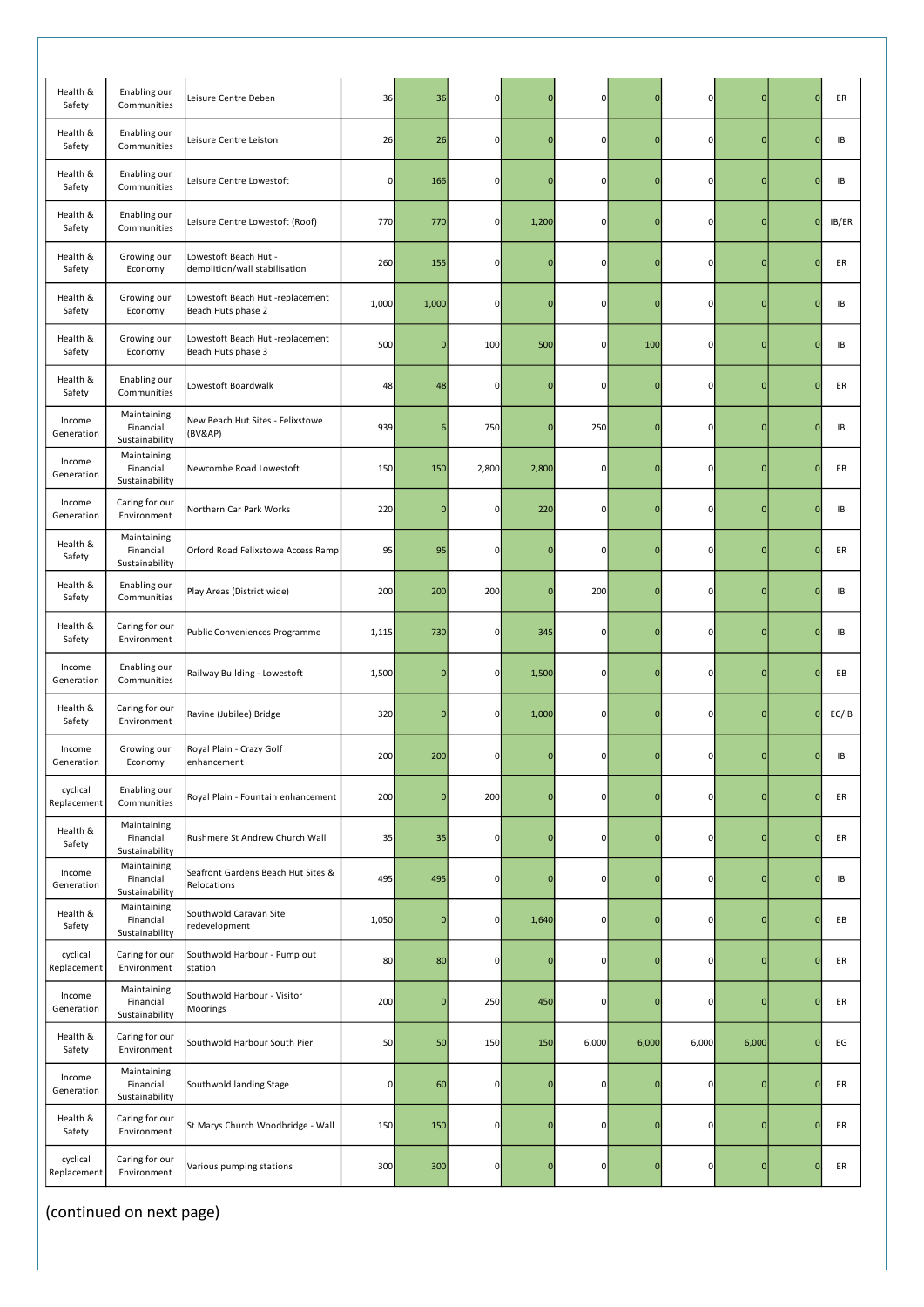|                         |            | <b>Total Budgeted Financing</b>         | 17,750      | 9,265 | 18,955 | 18,330 | 17,330 | 33,925 | 17,880   | 31,075      | 505 |
|-------------------------|------------|-----------------------------------------|-------------|-------|--------|--------|--------|--------|----------|-------------|-----|
|                         |            |                                         | 3,341       | 942   | 12,950 | 9,890  | 16,000 | 30,000 | 17,000   | 28,500      | 0   |
|                         |            | Borrowing                               | 2,613       | 172   | 12,800 | 9,440  | 10,000 | 24,000 | 11,000   | 22,500      | 0   |
|                         |            | lContributions                          | $\mathbf 0$ | 0     | 0      | 300    | 0      | 0      | 0        | $\mathbf 0$ | 0   |
|                         |            | Grants                                  | 728         | 770   | 150    | 150    | 6,000  | 6,000  | 6,000    | 6,000       | 0   |
|                         |            | <b>External Funding:</b>                |             |       |        |        |        |        |          |             |     |
|                         |            |                                         | 14,409      | 8,323 | 6,005  | 8,440  | 1,330  | 3,925  | 880      | 2,575       | 505 |
|                         |            | Reserve                                 | 5,813       | 3,535 | 2,605  | 2,825  | 880    | 1,075  | 880      | 575         | 505 |
|                         |            | Capital Receipt                         | $\Omega$    | 0     | 0      | 0      | 0      | 0      | $\Omega$ | 0           | 0   |
|                         |            | Internal Funding:<br>Internal Borrowing | 8,596       | 4,788 | 3,400  | 5,615  | 450    | 2,850  | 0        | 2,000       | 0   |
|                         |            | Financed By:-                           |             |       |        |        |        |        |          |             |     |
|                         |            |                                         |             |       |        |        |        |        |          |             |     |
|                         |            | <b>Total Budgeted Expenditure</b>       | 17,750      | 9,265 | 18,955 | 18,330 | 17,330 | 33,925 | 17,880   | 31,075      | 505 |
| cyclical<br>Replacement | Governance | Operational Vehicles/Equipment          | 1,025       | 700   | 500    | 250    | 500    | 250    | 500      | 250         | 250 |
| cyclical<br>Replacement | Governance | Operational Grounds Equipment           | 75          | 187   | 25     | 25     | 25     | 25     | 25       | 25          | 25  |

| <b>Project</b>                                          | <b>Description</b>                                                                                                                                                                                     |
|---------------------------------------------------------|--------------------------------------------------------------------------------------------------------------------------------------------------------------------------------------------------------|
| Aldeburgh Shelter                                       | Refurbishment of shelter. New roof required - end of life. Redecoration and replacement benches.                                                                                                       |
| Bath Tap Chalets,                                       | Structural works and refurburbishment                                                                                                                                                                  |
| <b>Bawdsey Quay</b>                                     | Sewage system, clearance of car park and signage works                                                                                                                                                 |
| Brackenbury Beach Hut                                   | Replacement safety railing along concrete terrace for beach huts.                                                                                                                                      |
| replacement Handrailing                                 |                                                                                                                                                                                                        |
| <b>Bungay LC redevelopment</b>                          | Redevelopment of Leisure Centre                                                                                                                                                                        |
| Cemeteries                                              | £395k for purchase of land to extend cemetery provision across the district                                                                                                                            |
| <b>Cliff House Chalets</b>                              | Upgrade of internal and external staircases                                                                                                                                                            |
| Cliff House, Felixstowe                                 | Development of site                                                                                                                                                                                    |
| Clifflands car park,                                    | Car Park surface replacement                                                                                                                                                                           |
| Community Asset transfer                                | Site investment to enable transfer of assets                                                                                                                                                           |
| <b>Coronation Sports Ground</b>                         | Demolition of small toilet block and upgrade of electric supply                                                                                                                                        |
| <b>East Point Pavilion</b>                              | Redevelopment of the East Point Pavilion complex                                                                                                                                                       |
| <b>Estates Management</b>                               | A planned preventative maintenance list of works required on Council owned properties throughout<br>the district                                                                                       |
| Felixstowe Lighting                                     | Cyclical replacement of footway lighting                                                                                                                                                               |
| Felixstowe North - Garden                               | Provision of new leisure centre site including purchase of site and access road                                                                                                                        |
| Neighbourhood                                           |                                                                                                                                                                                                        |
| <b>Regeneration Project</b>                             |                                                                                                                                                                                                        |
| (Leisure Centre)                                        |                                                                                                                                                                                                        |
|                                                         |                                                                                                                                                                                                        |
| Felixstowe North - Garden                               | Infrastructure development to enable housing development                                                                                                                                               |
| Neighbourhood                                           |                                                                                                                                                                                                        |
| <b>Regeneration Project</b>                             |                                                                                                                                                                                                        |
| (Infrastructure)                                        |                                                                                                                                                                                                        |
|                                                         |                                                                                                                                                                                                        |
| Felixstowe Seafront Gardens Installation of handrailing |                                                                                                                                                                                                        |
| Handrailing                                             |                                                                                                                                                                                                        |
| Felixstowe Sea Front                                    | Refurbishment of 6 sea front shelters in Felixstowe                                                                                                                                                    |
| Felixstowe South - Public                               | Development of South Seafront area and Martello Café Felixstowe                                                                                                                                        |
| Realm and Martello Tower                                |                                                                                                                                                                                                        |
|                                                         |                                                                                                                                                                                                        |
| Felixstowe Sports Hub                                   | ESC is working with key sports clubs in Felixstowe including, football, cricket, rugby and hockey in order<br>to provide separate hubs in Felixstowe that each sport can develop and grow.             |
|                                                         |                                                                                                                                                                                                        |
| <b>Fishing Hut Felixstowe</b>                           | Rebuilding of fishing hut next to Felixstowe Pier that burnt down in 2019                                                                                                                              |
| Footway Lighting Works -                                | Cyclical replacement of footway lighting                                                                                                                                                               |
| Northern (cyclical                                      |                                                                                                                                                                                                        |
| Former Deben High School<br>Felixstowe                  | Purchase and development of former school site                                                                                                                                                         |
| Leisure Centre Brackenbury                              | Planned preventative maintenance works required to ensure the immediate running of the facility.                                                                                                       |
| Leisure Centre Deben                                    |                                                                                                                                                                                                        |
|                                                         | Planned preventative maintenance works required to ensure the immediate running of the facility.<br>Leiston is the second of the leisure redevelopment programme. The Leiston redevelopment will bring |
|                                                         |                                                                                                                                                                                                        |
| Leisure Centre Leiston                                  | the 1970's sports centre and the 1980's swimming pool up to date providing a quality leisure provision                                                                                                 |
|                                                         | that includes a 60 plus station gym, new changing rooms for both the swimming pool and separate for                                                                                                    |
|                                                         | the sports centre and dance studios.                                                                                                                                                                   |
| Leisure Centre Lowestoft                                | Refurbishment of Leisure Centre                                                                                                                                                                        |
| Leisure Centre Lowestoft                                | Refurbishment of Leisure Centre roof to enhance the life of the asset and to protect against water                                                                                                     |
| (Roof)                                                  | ingress                                                                                                                                                                                                |
| Lowestoft Beach Hut -                                   | Demolition of existing structures and stabilisation of the cliff wall                                                                                                                                  |
| demolition/wall<br>stabilisation                        |                                                                                                                                                                                                        |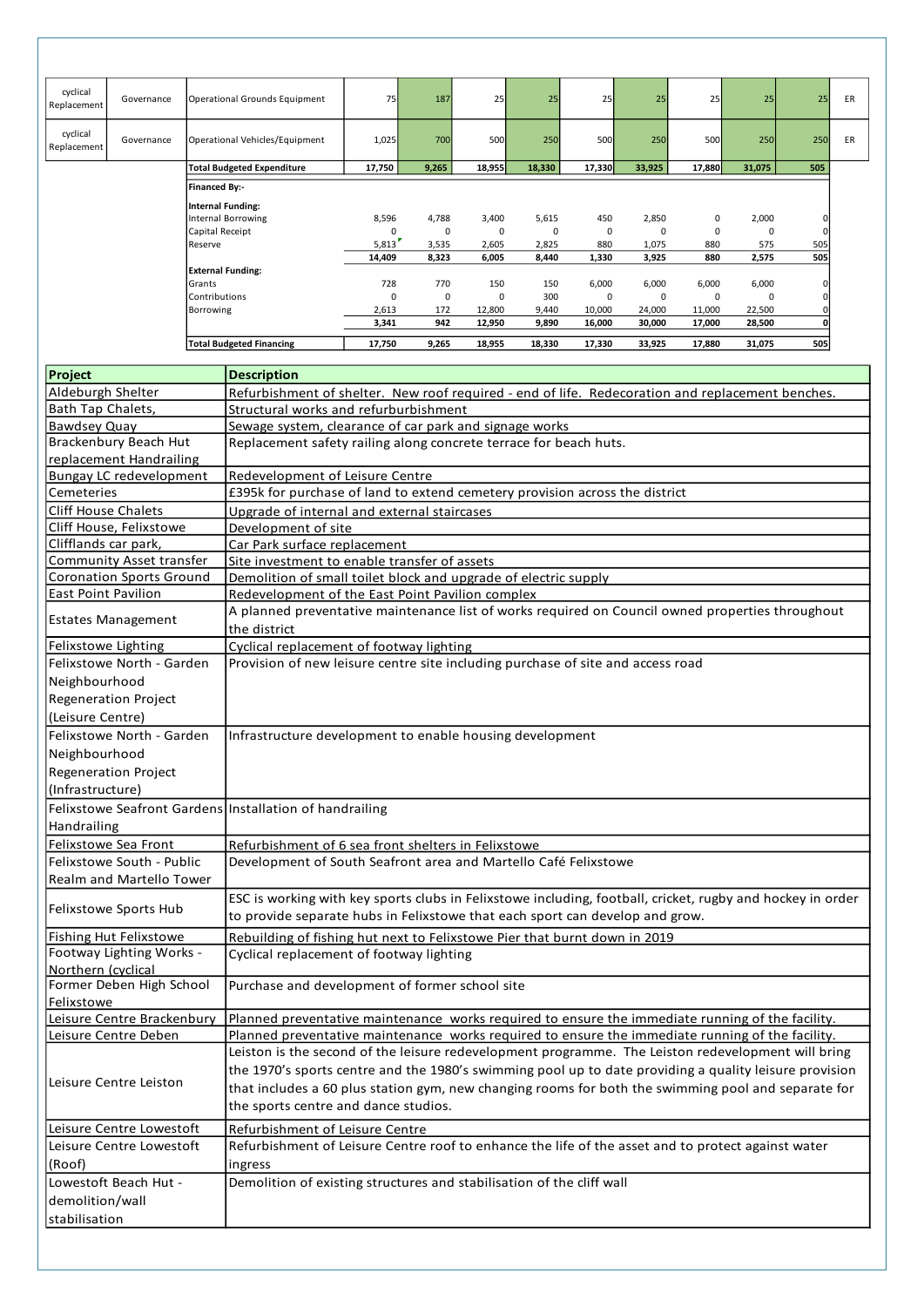| (continued on next page)        |                                                                                                     |
|---------------------------------|-----------------------------------------------------------------------------------------------------|
| Lowestoft Beach Hut -           | Installation of beach hut shelf and beach huts                                                      |
| replacement Beach Huts          |                                                                                                     |
| phase 2                         |                                                                                                     |
|                                 |                                                                                                     |
| Lowestoft Beach Hut -           | Extension of replacement of existing beach huts                                                     |
| replacement Beach Huts          |                                                                                                     |
| phase 3                         |                                                                                                     |
| Lowestoft Boardwalk             | Seafront boardwalk to enable pedestrian wheeled access to the beach                                 |
| Felixstowe (BV&AP)              | Proposed investment in additional Beach Hut sites                                                   |
| Newcombe Road Lowestoft         | Redevelopment of site to provide start up units                                                     |
| Northern Car Park Works         | Planned preventative maintenance works                                                              |
| Orford Road Felixstowe          | Replacement of disabled access ramp near new café site                                              |
| Access Ramp                     |                                                                                                     |
| Play Areas (District wide)      | Upgrade and refurbishment of district wide play areas                                               |
| <b>Public Conveniences</b>      | Upgrade and refurbishment of district wide public conveniences                                      |
|                                 | Railway Building - Lowestoft Purchase and development of building contained within the Railway site |
| Ravine Bridge                   | Structural works and refurbishment works to part owned bridge                                       |
| Royal Plain - Crazy Golf        | Crazy Golf redevelopment to coincide with East Point Pavilion refurbishment                         |
| enhancement                     |                                                                                                     |
| Royal Plain - Fountain          | Fountain enhancement to coincide with East Point Pavilion refurbishment                             |
| enhancement                     |                                                                                                     |
|                                 | Rushmere St Andrew Church Refurbishment of closed church yard wall                                  |
|                                 | Seafront Gardens Beach Hut   Development of Seafront Gardens site for new beach huts                |
| Development                     |                                                                                                     |
| Southwold Caravan Site          | Refurbishment of existing caravan site                                                              |
| redevelopment                   |                                                                                                     |
| Southwold Harbour - Pump        | Enhancement of pump out station                                                                     |
| out station                     |                                                                                                     |
| Southwold Harbour - Visitor     | Visitor moorings enhancement                                                                        |
| <b>Moorings</b>                 |                                                                                                     |
| Southwold Harbour South         | Enhancement of pier                                                                                 |
| Pier                            |                                                                                                     |
| Southwold Landing Stage         | Purchase of landing stage                                                                           |
| St Marys Church                 | Refurbishment of closed church yard wall                                                            |
| Woodbridge - Wall               |                                                                                                     |
| Various pumping stations        | Replacement and enhancement of pumping stations                                                     |
| Operational Grounds             | Replacement lawn tractors/mowers                                                                    |
| Equipment                       |                                                                                                     |
| Operational                     | Purchase of Vehicles for operational use                                                            |
| <b>Wickham Market</b>           | Replacement of closed churchyard wall                                                               |
| <b>Churchyard Boundary Wall</b> |                                                                                                     |
|                                 |                                                                                                     |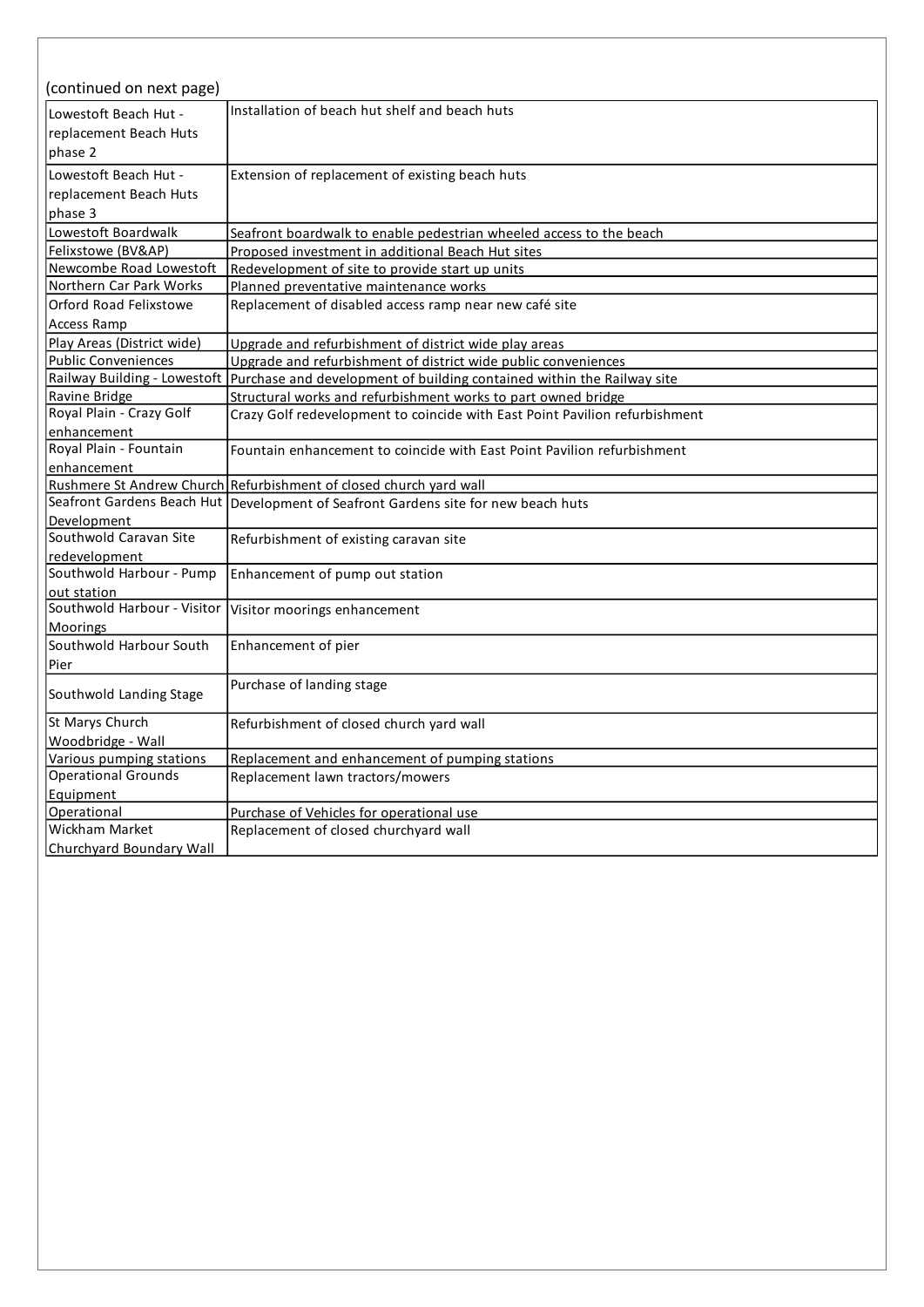|                    |                                  |                                                                                        | 2021/22<br>£000          | 2021/22<br>£000                 | 2022/23<br>£000                 | 2022/23<br>£000                 | 2023/24<br>£000                 | 2023/24<br>£000                 | 2024/25<br>£000                 | 2024/25<br>£000                 | 2025/26<br>£000                 |                               |
|--------------------|----------------------------------|----------------------------------------------------------------------------------------|--------------------------|---------------------------------|---------------------------------|---------------------------------|---------------------------------|---------------------------------|---------------------------------|---------------------------------|---------------------------------|-------------------------------|
| <b>TYPE</b>        | <b>Strategic</b><br><b>Theme</b> | <b>PLANNING &amp; COASTAL</b><br><b>MANAGEMENT</b>                                     | Current<br><b>Budget</b> | <b>Revised</b><br><b>Budget</b> | <b>Current</b><br><b>Budget</b> | <b>Revised</b><br><b>Budget</b> | <b>Current</b><br><b>Budget</b> | <b>Revised</b><br><b>Budget</b> | <b>Current</b><br><b>Budget</b> | <b>Revised</b><br><b>Budget</b> | <b>Current</b><br><b>Budget</b> | <b>Funding</b><br><b>Type</b> |
| Grant<br>Assisted  | Caring for our<br>Environment    | <b>Bawdsey East Lane</b>                                                               | 35                       | $\Omega$                        | $\mathbf 0$                     | 35                              | $\mathbf 0$                     | $\mathbf{0}$                    | 0                               | $\bf{0}$                        | $\Omega$                        | ЕG                            |
| Health &<br>Safety | Caring for our<br>Environment    | Coast Protection - Minor Capital<br>Works                                              | 611                      | 75                              | 200                             | 200                             | 200                             | 200                             | 200                             | 200                             | 200                             | IB                            |
| Health &<br>Safety | Caring for our<br>Environment    | Corton & North Corton Hybrid<br>Scheme                                                 | 200                      | 50                              | 200                             | 200                             | 7,000                           | 7,000                           | 7,000                           | 7,000                           | $\Omega$                        | EG                            |
| Statutory          | Caring for our<br>Environment    | Lowestoft Flood Risk Management<br>Project Phase 1 (Tidal Walls, Pluvial<br>& Fluvial) | 4,977                    | 1,800                           | $\mathbf 0$                     | 6,000                           | $\mathbf{0}$                    | 4,000                           | 0                               | $\overline{0}$                  | $\Omega$                        | EG                            |
| Statutory          | Caring for our<br>Environment    | Lowestoft Flood Risk Management<br>Project Phase 2 (Tidal Gate)                        | 12,029                   | 384                             | 7,907                           | 7,907                           | 10,809                          | 10,809                          | 19,574                          | 29,574                          | 36,000                          | EG                            |
| Statutory          | Caring for our<br>Environment    | Slaughden Coast/Estuary                                                                | 35                       | $\mathbf{0}$                    | $\mathbf 0$                     | $\overline{0}$                  | $\mathbf 0$                     | $\Omega$                        | 35                              | $\overline{0}$                  | $\overline{0}$                  | EG                            |
| Statutory          | Caring for our<br>Environment    | Southwold Harbour Fender                                                               | 1,100                    | 1,100                           | $\mathbf 0$                     | $\mathbf{0}$                    | $\overline{0}$                  | $\mathbf{0}$                    | 0                               | $\mathbf{0}$                    | $\overline{0}$                  | IB/EG                         |
| Statutory          | Caring for our<br>Environment    | Thorpeness (Externally Funded)                                                         | 200                      | 50                              | 3,300                           | 3,300                           | $\overline{0}$                  | $\overline{0}$                  | $\mathbf{0}$                    | $\overline{0}$                  | $\Omega$                        | EG                            |
| Health &<br>Safety | Caring for our<br>Environment    | Thorpeness Emergency Works                                                             | 0                        | 690                             | $\mathbf 0$                     | $\overline{0}$                  | $\mathbf 0$                     | $\mathbf{0}$                    | 0                               |                                 | $\overline{0}$                  | EC/EG                         |
| Statutory          | Caring for our<br>Environment    | Pakefield Coastal Resilience project                                                   | 157                      | 20                              | 1,790                           | 1,790                           | $\mathbf 0$                     | $\overline{0}$                  | $\mathbf{0}$                    | $\mathbf{0}$                    | $\Omega$                        | ER/EG                         |
|                    |                                  | <b>Total Budgeted Expenditure</b>                                                      | 19,344                   | 4,169                           | 13,397                          | 19,432                          | 18,009                          | 22,009                          | 26,809                          | 36,774                          | 36,200                          |                               |
|                    |                                  | <b>Financed By:-</b>                                                                   |                          |                                 |                                 |                                 |                                 |                                 |                                 |                                 |                                 |                               |
|                    |                                  | <b>Internal Funding:</b>                                                               |                          |                                 |                                 |                                 |                                 |                                 |                                 |                                 |                                 |                               |
|                    |                                  | Internal Borrowing                                                                     | 611                      | 475                             | 200                             | 200                             | 200                             | 200                             | 200                             | 200                             | 200                             |                               |
|                    |                                  | Capital Receipt                                                                        | 0                        | $\mathbf 0$                     | $\mathbf 0$                     | $\mathbf 0$                     | $\mathbf 0$                     | 0                               | 0                               | 0                               | $\mathbf 0$                     |                               |
|                    |                                  | Reserve                                                                                | 450                      | 310                             | 115                             | 115                             | $\mathbf 0$                     | $\mathbf 0$                     | 0                               | $\pmb{0}$                       | $\mathbf 0$                     |                               |
|                    |                                  |                                                                                        | 1,061                    | 785                             | 315                             | 315                             | 200                             | 200                             | 200                             | 200                             | 200                             |                               |
|                    |                                  | <b>External Funding:</b>                                                               |                          |                                 |                                 |                                 |                                 |                                 |                                 |                                 |                                 |                               |
|                    |                                  | Grants                                                                                 | 18,283                   | 2,984                           | 13,082                          | 19,117                          | 17,809                          | 21,809                          | 26,609                          | 36,574                          | 36,000                          |                               |
|                    |                                  | Contributions                                                                          | 0                        | 400                             | 0                               | $\mathbf 0$                     | 0                               | 0                               | 0                               | $\mathbf 0$                     | $\Omega$                        |                               |
|                    |                                  | Borrowing                                                                              | 0<br>18,283              | 0<br>3,384                      | 0<br>13,082                     | 0<br>19,117                     | 0<br>17,809                     | $\mathbf 0$<br>21,809           | 0<br>26,609                     | 0<br>36,574                     | $\Omega$<br>36,000              |                               |
|                    |                                  |                                                                                        |                          |                                 |                                 |                                 |                                 |                                 |                                 |                                 |                                 |                               |
|                    |                                  | <b>Total Budgeted Financing</b>                                                        | 19,344                   | 4.169                           | 13,397                          | 19,432                          | 18,009                          | 22,009                          | 26,809                          | 36,774                          | 36,200                          |                               |

| Project                     | <b>Description</b>                                                                                        |
|-----------------------------|-----------------------------------------------------------------------------------------------------------|
| Bawdsey East Lane SMP       | Review of Coastal processes around East Lane and works required for retaining shingle around Holesley     |
| Review                      | bay                                                                                                       |
| Coast Protection - Minor    | The Coastal Management Team carries out a comprehensive programme of inspections which highlight          |
| Capital Works               | when repair and maintenance works need to be carried out. This ensures that the defences are              |
| Corton & North Corton       | This item is for ESC contribution to privately funded works to part remove and part rebuild in rock,      |
| <b>Hybrid Scheme</b>        | defences to the north of Corton Village that were abandoned after failure in line with 2010 Shoreline     |
| Lowestoft Flood Risk        | A major project to construct a permanent tidal wall which will be built around the harbour to protect     |
| Management Project Phase    | Lowestoft from future tidal surges, with a tidal gate located near to the Bascule Bridge to prevent surge |
| 1&2                         | water entering Lake Lothing. Including the interim measure of temporary flood barriers                    |
| Slaughden Coast/Estuary     | Innovative scheme South of Aldeburgh likely to be delivered by a consortium of public and private         |
| <b>SMP Policy review</b>    | partners to provide 20 years of resilience to the town and the Alde & Ore Estuary, offering scope for     |
| Southwold Harbour Fender    | Southwold Harbour fender remedial works following damage to the fender which was originally               |
| Thorpeness (Externally      | Strengthen the soft bag defences installed here in 2010/12 that were damaged by unusually high            |
| Funded)                     | erosion pressure in 2013.                                                                                 |
| <b>Thorpeness Emergency</b> | Installation of a 35-metre rock revetment to protect                                                      |
| Works                       |                                                                                                           |
|                             | Pakefield Coastal Resilience   New accelerated project due to rapid increase of coastal erosion.          |
| project                     |                                                                                                           |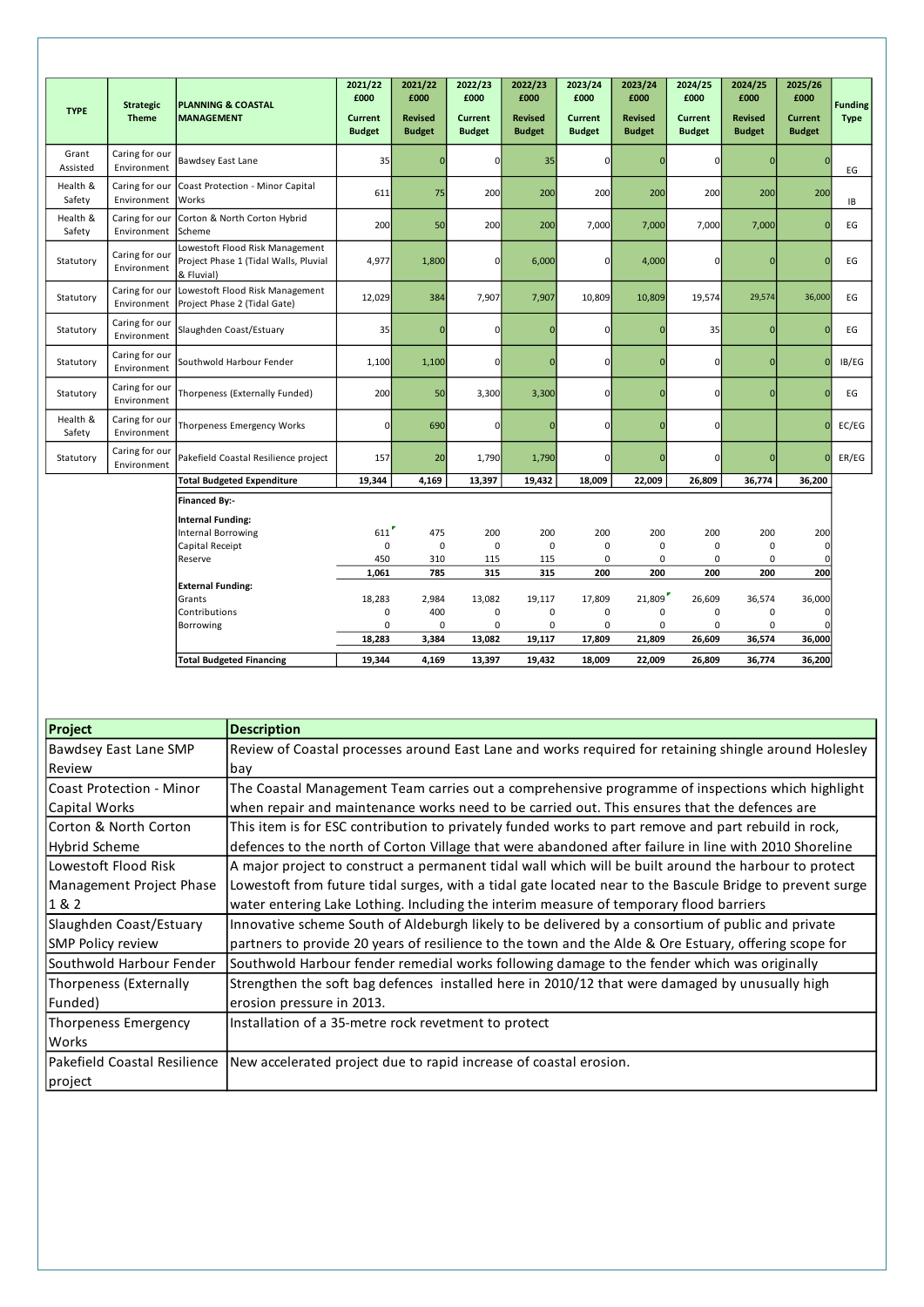| <b>TYPE</b>       | <b>Strategic</b><br><b>Theme</b> | <b>GENERAL FUND - HOUSING IMPROVE</b>            | 2021/22<br>£000<br>Current<br><b>Budget</b> | 2021/22<br>£000<br><b>Revised</b><br><b>Budget</b> | 2022/23<br>£000<br><b>Current</b><br><b>Budget</b> | 2022/23<br>£000<br><b>Revised</b><br><b>Budget</b> | 2023/24<br>£000<br><b>Current</b><br><b>Budget</b> | 2023/24<br>£000<br><b>Revised</b><br><b>Budget</b> | 2024/25<br>£000<br>Current<br><b>Budget</b> | 2024/25<br>£000<br><b>Revised</b><br><b>Budget</b> | 2025/26<br>£000<br><b>Current</b><br><b>Budget</b> | <b>Funding</b><br><b>Type</b> |
|-------------------|----------------------------------|--------------------------------------------------|---------------------------------------------|----------------------------------------------------|----------------------------------------------------|----------------------------------------------------|----------------------------------------------------|----------------------------------------------------|---------------------------------------------|----------------------------------------------------|----------------------------------------------------|-------------------------------|
| Grant<br>Assisted | Enabling our<br>Communities      | Disabled Facilities Grant                        | 1,399                                       | 1,100                                              | 1,500                                              | 1,000                                              | 1,500                                              | 1,000                                              | 1,500                                       | 1,000                                              | 1,500                                              | EG                            |
|                   |                                  | <b>Total Budgeted Expenditure</b>                | 1,399                                       | 1,100                                              | 1,500                                              | 1,000                                              | 1,500                                              | 1,000                                              | 1,500                                       | 1,000                                              | 1,500                                              |                               |
|                   |                                  | <b>Financed By:-</b><br><b>Internal Funding:</b> |                                             |                                                    |                                                    |                                                    |                                                    |                                                    |                                             |                                                    |                                                    |                               |
|                   |                                  | Internal Borrowing                               | 0                                           | 0                                                  | 0                                                  | 0                                                  | 0                                                  | 0                                                  | 0                                           | 0                                                  | $\mathbf 0$                                        |                               |
|                   |                                  | Capital Receipt<br>Reserve                       | 0<br>0                                      | $\mathbf 0$<br>0                                   | $\mathbf 0$<br>$\Omega$                            | 0<br>$\Omega$                                      | 0<br>0                                             | 0<br>0                                             | $\mathbf 0$<br>0                            | 0<br>$\mathbf 0$                                   | 0<br>$\Omega$                                      |                               |
|                   |                                  |                                                  | 0                                           | 0                                                  | 0                                                  | 0                                                  | 0                                                  | 0                                                  | 0                                           | 0                                                  |                                                    |                               |
|                   |                                  | <b>External Funding:</b>                         |                                             |                                                    |                                                    |                                                    |                                                    |                                                    |                                             |                                                    |                                                    |                               |
|                   |                                  | Grants                                           | 1,399                                       | 1,100                                              | 1,500                                              | 1,000                                              | 1,500                                              | 1,000                                              | 1,500                                       | 1,000                                              | 1,500                                              |                               |
|                   |                                  | Contributions                                    | 0                                           | 0                                                  | 0                                                  | 0                                                  | 0                                                  | 0                                                  | 0                                           | $\mathbf 0$                                        |                                                    |                               |
|                   |                                  | Borrowing                                        | 0                                           | 0                                                  | $\Omega$                                           | 0                                                  | 0                                                  | 0                                                  | $\Omega$                                    | $\mathbf 0$                                        |                                                    |                               |
|                   |                                  |                                                  | 1,399                                       | 1,100                                              | 1,500                                              | 1,000                                              | 1,500                                              | 1,000                                              | 1,500                                       | 1,000                                              | 1,500                                              |                               |
|                   |                                  | <b>Total Budgeted Financing</b>                  | 1,399                                       | 1,100                                              | 1,500                                              | 1,000                                              | 1,500                                              | 1,000                                              | 1,500                                       | 1,000                                              | 1,500                                              |                               |

**Project** Disabled Facilities Grant | HIA Disabled Facilities Grant works **Description**

| <b>TYPE</b> | <b>Strategic</b><br><b>Theme</b>           | <b>GENERAL FUND - LONG TERM DEBTO</b> | 2021/22<br>£000<br>Current<br><b>Budget</b> | 2021/22<br>£000<br><b>Revised</b><br><b>Budget</b> | 2022/23<br>£000<br>Current<br><b>Budget</b> | 2022/23<br>£000<br><b>Revised</b><br><b>Budget</b> | 2023/24<br>£000<br><b>Current</b><br><b>Budget</b> | 2023/24<br>£000<br><b>Revised</b><br><b>Budget</b> | 2024/25<br>£000<br><b>Current</b><br><b>Budget</b> | 2024/25<br>£000<br><b>Revised</b><br><b>Budget</b> | 2025/26<br>£000<br><b>Current</b><br><b>Budget</b> | <b>Funding</b><br><b>Type</b> |
|-------------|--------------------------------------------|---------------------------------------|---------------------------------------------|----------------------------------------------------|---------------------------------------------|----------------------------------------------------|----------------------------------------------------|----------------------------------------------------|----------------------------------------------------|----------------------------------------------------|----------------------------------------------------|-------------------------------|
| Governance  | Maintaining<br>Financial<br>Sustainability | LATCO - Loan funding                  | 10,000                                      |                                                    | $\mathbf{0}$                                | 1,000                                              | $\overline{0}$                                     | $\Omega$                                           | $\Omega$                                           | $\Omega$                                           |                                                    | IB                            |
|             |                                            | <b>Total Budgeted Expenditure</b>     | 10,000                                      | $\Omega$                                           | $\mathbf{0}$                                | 1,000                                              | $\mathbf{0}$                                       | $\mathbf 0$                                        | 0l                                                 | $\mathbf{0}$                                       |                                                    |                               |
|             |                                            | Financed By:-<br>Internal Funding:    |                                             |                                                    |                                             |                                                    |                                                    |                                                    |                                                    |                                                    |                                                    |                               |
|             |                                            | Internal Borrowing                    | 10,000                                      | 0                                                  | 0                                           | 1,000                                              | 0                                                  | $\mathbf 0$                                        | 0                                                  | 0                                                  |                                                    |                               |
|             |                                            | Capital Receipt                       | $\mathbf 0$                                 | $\Omega$                                           | $\mathbf 0$                                 | $\Omega$                                           | $\mathbf 0$                                        | $\mathbf 0$                                        | $\Omega$                                           | 0                                                  |                                                    |                               |
|             |                                            | Reserve                               | $\Omega$                                    | $\Omega$                                           | 0                                           | $\Omega$                                           | 0                                                  | $\mathbf 0$                                        | 0                                                  | 0                                                  |                                                    |                               |
|             |                                            |                                       | 10,000                                      | $\mathbf 0$                                        | 0                                           | 1,000                                              | 0                                                  | 0                                                  | 0                                                  | 0                                                  |                                                    |                               |
|             |                                            | <b>External Funding:</b>              |                                             |                                                    |                                             |                                                    |                                                    |                                                    |                                                    |                                                    |                                                    |                               |
|             |                                            | <b>IGrants</b>                        | 0                                           | 0                                                  | 0                                           | 0                                                  | 0                                                  | 0                                                  | 0                                                  | 0                                                  |                                                    |                               |
|             |                                            | Contributions                         | 0                                           | $\mathbf 0$                                        | $\mathbf 0$                                 | 0                                                  | $\mathbf 0$                                        | 0                                                  | 0                                                  | 0                                                  |                                                    |                               |
|             |                                            | Borrowing                             | 0                                           | $\Omega$                                           | 0                                           | $\mathbf 0$                                        | 0                                                  | 0                                                  | 0                                                  | 0                                                  |                                                    |                               |
|             |                                            |                                       | 0                                           | 0                                                  | 0                                           | 0                                                  | 0                                                  | 0                                                  | 0                                                  | 0                                                  |                                                    |                               |
|             |                                            | <b>Total Budgeted Financing</b>       | 10,000                                      | 0                                                  | 0                                           | 1,000                                              | 0                                                  | 0                                                  | 0                                                  | 0                                                  | C                                                  |                               |

```
Project
LATCO
```
**Description** Loan to the LATCO for investment purposes

| <b>TYPE</b>          | <b>Strategic</b><br><b>Theme</b> | <b>OPERATIONS</b>                                | 2021/22<br>£000<br>Current<br><b>Budget</b> | 2021/22<br>£000<br><b>Revised</b><br><b>Budget</b> | 2022/23<br>£000<br>Current<br><b>Budget</b> | 2022/23<br>£000<br><b>Revised</b><br><b>Budget</b> | 2023/24<br>£000<br><b>Current</b><br><b>Budget</b> | 2023/24<br>£000<br><b>Revised</b><br><b>Budget</b> | 2024/25<br>£000<br><b>Current</b><br><b>Budget</b> | 2024/25<br>£000<br><b>Revised</b><br><b>Budget</b> | 2025/26<br>£000<br><b>Current</b><br><b>Budget</b> | <b>Funding</b><br><b>Type</b> |
|----------------------|----------------------------------|--------------------------------------------------|---------------------------------------------|----------------------------------------------------|---------------------------------------------|----------------------------------------------------|----------------------------------------------------|----------------------------------------------------|----------------------------------------------------|----------------------------------------------------|----------------------------------------------------|-------------------------------|
| Income<br>Generation | Financial<br>Sustainability      | Barnards Way, Lowestoft                          | $\mathbf{0}$                                | 500                                                | 0                                           | 3,000                                              | $\Omega$                                           |                                                    | 0                                                  | $\Omega$                                           |                                                    | ER/IB                         |
| Health &<br>Safety   | Financial<br>Sustainability      | Council Offices Leiston                          | $\mathbf{0}$                                |                                                    | $\mathbf 0$                                 | 67                                                 | 0                                                  | $\Omega$                                           | 0                                                  | $\Omega$                                           |                                                    | ER                            |
| Health &<br>Safety   | Enabling our<br>Communities      | Felixstowe Beach Shower                          | $\mathbf{0}$                                | $\Omega$                                           | $\mathbf 0$                                 | 10                                                 | 0                                                  | $\Omega$                                           | 0                                                  | $\Omega$                                           | n                                                  | ER                            |
| Income<br>Generation | Enabling our<br>Communities      | Memorial Wall Felixstowe                         | $\Omega$                                    |                                                    | $\mathbf 0$                                 | 45                                                 | 0                                                  |                                                    | $\Omega$                                           | O                                                  |                                                    | ER                            |
| Health &<br>Safety   | Caring for our<br>Environment    | Woodbridge Model Boat Pond                       | οl                                          | n                                                  | 0                                           | 25                                                 | $\mathbf 0$                                        | $\Omega$                                           | 0                                                  | $\Omega$                                           |                                                    | ER                            |
|                      |                                  | <b>Total Budgeted Expenditure</b>                | 0                                           | 500                                                | $\mathbf 0$                                 | 3,147                                              | O                                                  | $\mathbf{0}$                                       | οl                                                 | $\mathbf{0}$                                       |                                                    |                               |
|                      |                                  | <b>Financed By:-</b><br><b>Internal Funding:</b> |                                             |                                                    |                                             |                                                    |                                                    |                                                    |                                                    |                                                    |                                                    |                               |
|                      |                                  | <b>Internal Borrowing</b>                        | 0                                           | $\mathbf 0$                                        | 0                                           | 3,000                                              | 0                                                  | 0                                                  | 0                                                  | 0                                                  |                                                    |                               |
|                      |                                  | Capital Receipt                                  | 0                                           | 0                                                  | 0                                           | $\mathbf 0$                                        | 0                                                  | 0                                                  | 0                                                  | 0                                                  |                                                    |                               |
|                      |                                  | Reserve                                          | 0                                           | 500                                                | 0                                           | 147                                                | 0                                                  | 0                                                  | 0                                                  | 0                                                  |                                                    |                               |
|                      |                                  |                                                  | 0                                           | 500                                                | $\mathbf 0$                                 | 3,147                                              | $\mathbf 0$                                        | 0                                                  | 0                                                  | 0                                                  |                                                    |                               |
|                      |                                  | <b>External Funding:</b>                         |                                             |                                                    |                                             |                                                    |                                                    |                                                    |                                                    |                                                    |                                                    |                               |
|                      |                                  | Grants                                           | 0                                           | 0                                                  | $\mathbf 0$                                 | 0                                                  | $\mathbf 0$                                        | $\mathbf 0$                                        | 0                                                  | 0                                                  |                                                    |                               |
|                      |                                  | Contributions                                    | $\Omega$                                    | 0                                                  | 0                                           | $\mathbf 0$                                        | 0                                                  | 0                                                  | 0                                                  | 0                                                  |                                                    |                               |
|                      |                                  | Borrowing                                        | 0<br>0                                      | 0<br>0                                             | 0<br>$\mathbf 0$                            | 0<br>0                                             | 0<br>$\mathbf{0}$                                  | 0<br>0                                             | 0<br>0                                             | 0<br>$\mathbf 0$                                   | O                                                  |                               |
|                      |                                  |                                                  |                                             |                                                    |                                             |                                                    |                                                    |                                                    |                                                    |                                                    |                                                    |                               |
|                      |                                  | <b>Total Budgeted Financing</b>                  | 0                                           | 500                                                | 0                                           | 3,147                                              | $\mathbf 0$                                        | 0                                                  | 0                                                  | 0                                                  | 0                                                  |                               |

**Total 54,776 16,169 40,332 45,135 46,489 68,643 58,589 79,238 47,764**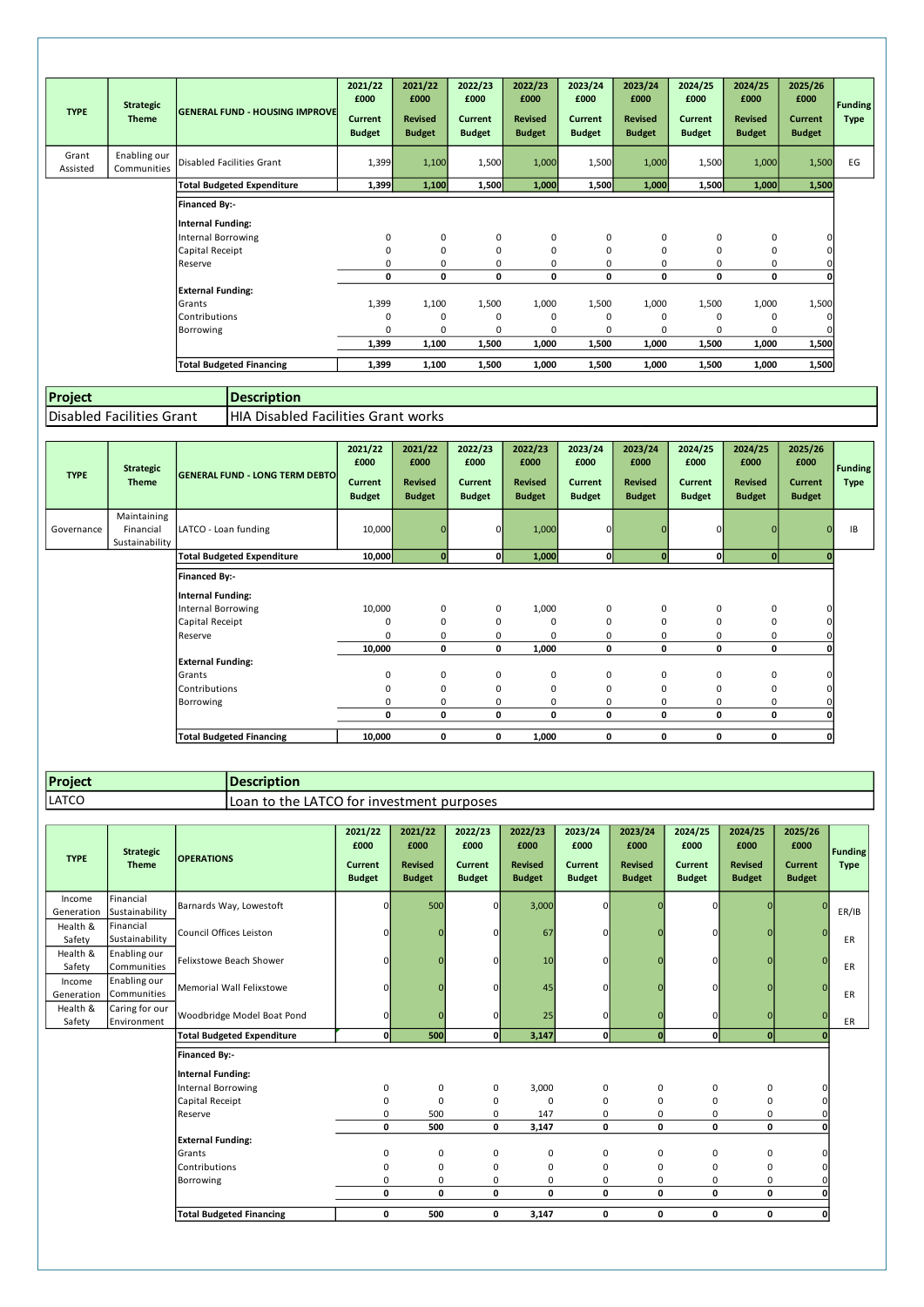| <b>Project</b>           | <b>Description</b>                                                                                    |
|--------------------------|-------------------------------------------------------------------------------------------------------|
| Barnards Way, Lowestoft  | Development of site for small industrial units for service delivery                                   |
|                          | Replacement/enhancement to the external fabric of the building to meet Health & Safety requirements   |
| Council Offices Leiston  | and to ensure the building remains watertight                                                         |
| Felixstowe Beach Shower  | Installation of outside beach shower to facilitate beach swimming                                     |
|                          | Development of a memorial wall site to enable the purchasing and display of memorial plaques by the   |
| Memorial Wall Felixstowe | public                                                                                                |
|                          | Woodbridge Model Boat Pond Refurbishment of model boat pond boundary posts and water treatment system |

|                                | 2021/22       | 2021/22        | 2022/23       | 2022/23        | 2023/24       | 2023/24        | 2024/25       | 2024/25        | 2025/26        |
|--------------------------------|---------------|----------------|---------------|----------------|---------------|----------------|---------------|----------------|----------------|
|                                | £000          | £000           | £000          | £000           | £000          | £000           | £000          | £000           | £000           |
|                                | Current       | <b>Revised</b> | Current       | <b>Revised</b> | Current       | <b>Revised</b> | Current       | <b>Revised</b> | <b>Revised</b> |
|                                | <b>Budget</b> | <b>Budget</b>  | <b>Budget</b> | <b>Budget</b>  | <b>Budget</b> | <b>Budget</b>  | <b>Budget</b> | <b>Budget</b>  | <b>Budget</b>  |
|                                |               |                |               |                |               |                |               |                |                |
| <b>Capital Programme total</b> | 54.776        | 16,817         | 40,332        | 49.185         | 46.489        | 68,843         | 58,589        | 79,438         | 47,764         |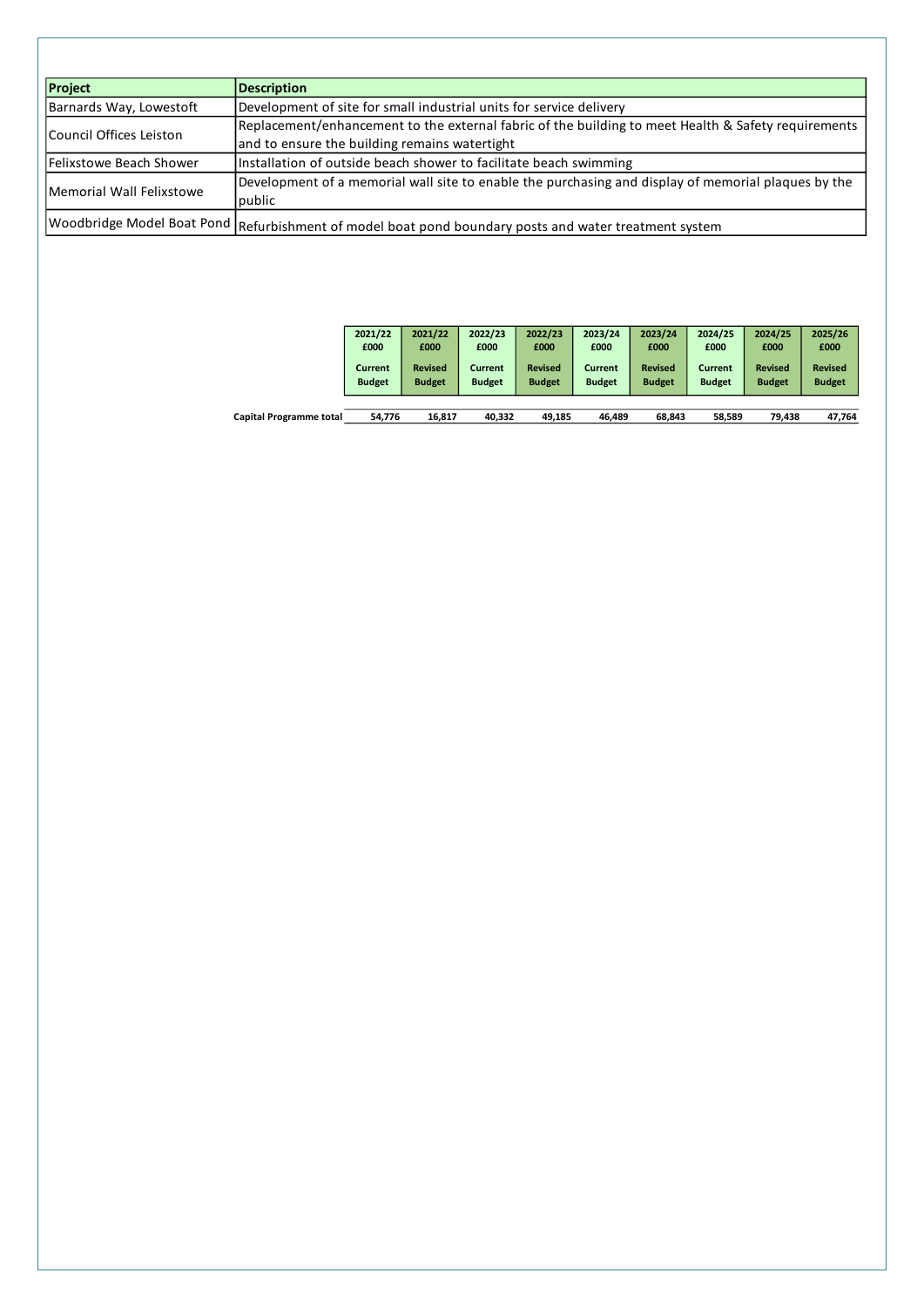## **Appendix C**

| 2021/22 to 2025/26 - BUDGET INCREASES ABOVE £1M                                                               | Current<br><b>Budget</b><br>£000 | <b>Revised</b><br><b>Budget</b><br>£000 | Variance<br>£000 | <b>Funding</b><br><b>Type</b> |
|---------------------------------------------------------------------------------------------------------------|----------------------------------|-----------------------------------------|------------------|-------------------------------|
| Towns Fund - Cultural Quarter (Phase 1)                                                                       | 14,700                           | 24,350                                  | 9,650 EG/IB      |                               |
| Felixstowe North - Garden Neighbourhood Regeneration Project (Leisure Centre,<br>Land Purchase & Access Road) | 31,088                           | 50,022                                  | 18,934 EB        |                               |
| Felixstowe South - Public Realm and Martello Tower                                                            | 583                              | 5,750                                   | 5,167 ER         |                               |
| Lowestoft Flood Risk Management Project Phase 1 (Tidal Walls, Pluvial & Fluvial)                              | 4,977                            | 11,800                                  | $6,823$ EG       |                               |
| Lowestoft Flood Risk Management Project Phase 2 (Tidal Gate)                                                  | 50,319                           | 84,674                                  | 34,355 EG        |                               |
| <b>Totals</b>                                                                                                 | 101,667                          | 176,596                                 | 74,929           |                               |

Notes:

Towns Fund - Cultural Quarter (Phase 1) - Allocation of £10m of unsecured matched funding to facilitate further project and funding oportunities (subject to further ESC business case)

Felixstowe North - Garden Neighbourhood Regeneration Project - increase in budget due to land purchase, access road requirements and estimated design build costs for an environmentally friendly Leisure Centre

Felixstowe South - Public Realm and Martello Tower

Lowestoft Flood Risk Management Project Phase 1 (Tidal Walls, Pluvial & Fluvial) - increase in budget due to tidal gate requirements with anticipated external funding to cover the increase

Lowestoft Flood Risk Management Project Phase 2 (Tidal Gate) increase in budget due to tidal gate requirements with anticipated external funding to cover the increase

| 2021/22 to 2025/26 - BUDGET DECREASES ABOVE £100k                                   | Current<br><b>Budget</b><br>£000 | <b>Revised</b><br><b>Budget</b><br>2021-22 to<br>2025-26<br>£000 | Variance<br>£000       | <b>Funding</b><br><b>Type</b> |
|-------------------------------------------------------------------------------------|----------------------------------|------------------------------------------------------------------|------------------------|-------------------------------|
| LATCO - Loan funding <i>(revised as part of budget revision)</i>                    | 10,000                           | 1,000                                                            | $-9,000$ EB            |                               |
| Commercial Investment - Building/Land Acquisition (removed as part of CIPFA review) | 3,500                            |                                                                  | $-3.500$ IIB           |                               |
| Operational Vehicles/Equipment (transfer from purchasing to leasing)                | 2,775                            | 1,700                                                            | $-1,075$ ER            |                               |
| New Beach Hut Sites - Felixstowe (BV&AP) (revised as part of budget revision)       | 1,939                            | 6                                                                | $-1,933$ IB            |                               |
| Play Areas (District wide) (revised as part of budget revision)                     | 600                              | 200                                                              | $-400$ I <sub>IB</sub> |                               |
| Bungay LC redevelopment <i>(revised as part of budget revision)</i>                 | 306                              |                                                                  | $-306$ IIB             |                               |
| Commercial Investment (removed as part of CIPFA review)                             | 150                              |                                                                  | $-150$ EG              |                               |
| <b>Totals</b>                                                                       | 19,270                           | 2,906                                                            | 16,364                 |                               |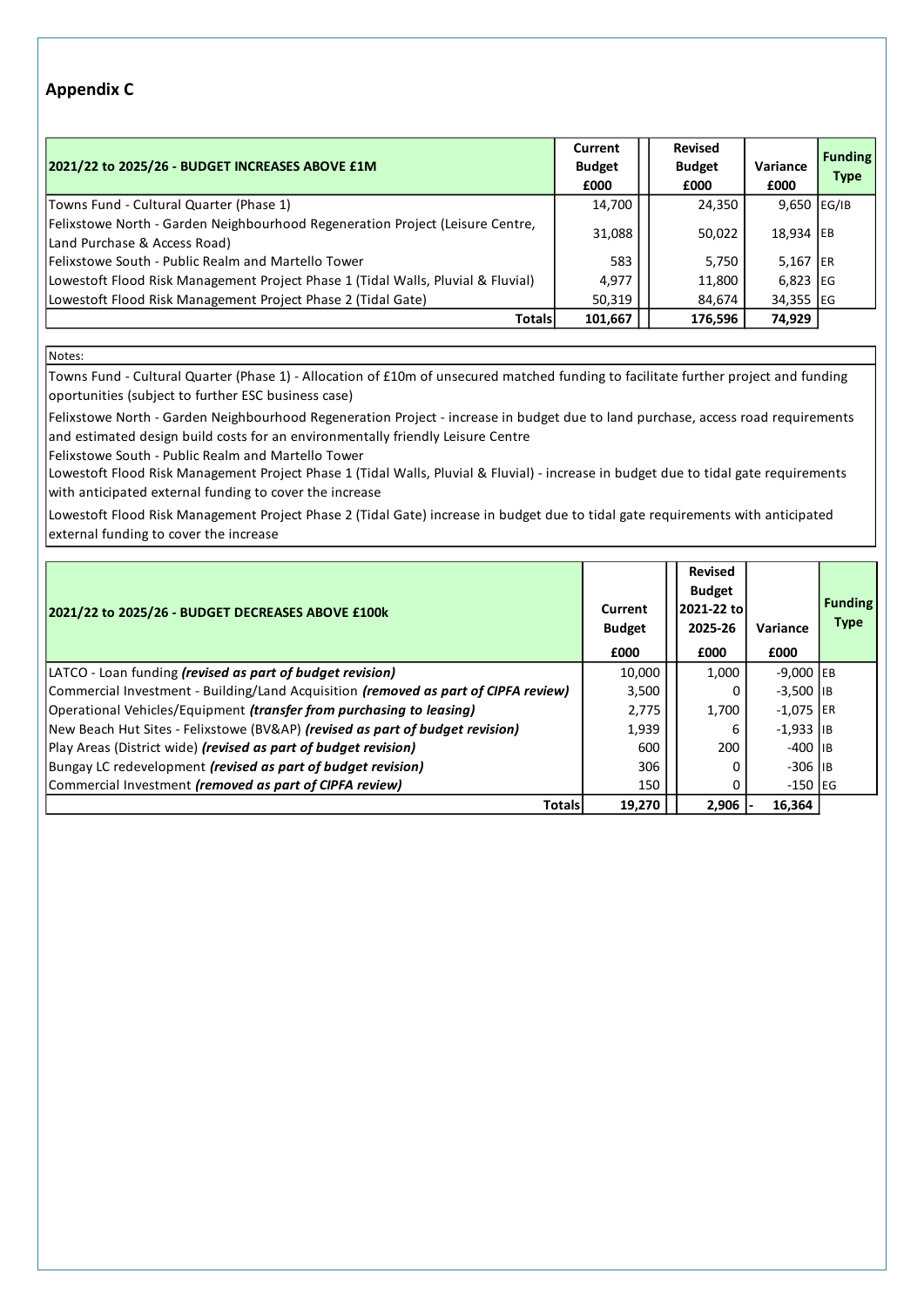## **Appendix D**

# **General Fund Capital Programme 2021/22 to 2025/26 New Projects**

| <b>Strategic Theme</b>                         | <b>OPERATIONS</b>                                | 2021/22<br>£000<br>Current<br><b>Budget</b> | 2021/22<br>£000<br><b>Revised</b><br><b>Budget</b> | 2022/23<br>£000<br><b>Current</b><br><b>Budget</b> | 2022/23<br>£000<br><b>Revised</b><br><b>Budget</b> | 2023/24<br>£000<br>Current<br><b>Budget</b> | 2023/24<br>£000<br><b>Revised</b><br><b>Budget</b> | 2024/25<br>£000<br>Current<br><b>Budget</b> | 2024/25<br>£000<br><b>Revised</b><br><b>Budget</b> | 2025/26<br>£000<br><b>Current</b><br><b>Budget</b> | <b>Funding</b><br><b>Type</b> |
|------------------------------------------------|--------------------------------------------------|---------------------------------------------|----------------------------------------------------|----------------------------------------------------|----------------------------------------------------|---------------------------------------------|----------------------------------------------------|---------------------------------------------|----------------------------------------------------|----------------------------------------------------|-------------------------------|
| <b>Maintaining Financial</b><br>Sustainability | Barnards Way, Lowestoft                          | $\Omega$                                    | 500                                                | n                                                  | 3,000                                              | $\Omega$                                    |                                                    |                                             |                                                    |                                                    | ER/IB                         |
| <b>Maintaining Financial</b><br>Sustainability | Council Offices Leiston                          | $\Omega$                                    |                                                    |                                                    | 67                                                 |                                             |                                                    |                                             |                                                    |                                                    | <b>ER</b>                     |
| <b>Enabling our Communities</b>                | Felixstowe Beach Shower                          | $\Omega$                                    |                                                    |                                                    | 10                                                 |                                             |                                                    |                                             |                                                    | $\Omega$                                           | ER                            |
| <b>Enabling our Communities</b>                | Memorial Wall Felixstowe                         | $\Omega$                                    |                                                    |                                                    | 45                                                 |                                             |                                                    |                                             |                                                    | n                                                  | ER                            |
| <b>Enabling our Communities</b>                | Woodbridge Model Boat Pond                       | 0                                           |                                                    |                                                    | 25                                                 | $\Omega$                                    |                                                    |                                             |                                                    | $\Omega$                                           | ER                            |
|                                                | <b>Total Budgeted Expenditure</b>                | 0                                           | 500                                                | οI                                                 | 3,147                                              | <sub>0</sub>                                |                                                    | O                                           | $\mathbf{0}$                                       |                                                    |                               |
|                                                | <b>Financed By:-</b><br><b>Internal Funding:</b> |                                             |                                                    |                                                    |                                                    |                                             |                                                    |                                             |                                                    |                                                    |                               |
|                                                | <b>Internal Borrowing</b>                        | 0                                           | 0                                                  | 0                                                  | 3,000                                              | $\mathbf 0$                                 | 0                                                  | 0                                           | 0                                                  | $\Omega$                                           |                               |
|                                                | Capital Receipt                                  | 0                                           | $\mathbf 0$                                        | 0                                                  | 0                                                  | $\mathbf 0$                                 | $\mathbf 0$                                        | 0                                           | 0                                                  |                                                    |                               |
|                                                | Reserve                                          | 0                                           | 500                                                | 0                                                  | 147                                                | $\mathbf 0$                                 | $\mathbf 0$                                        | 0                                           | 0                                                  |                                                    |                               |
|                                                |                                                  | 0                                           | 500                                                | 0                                                  | 3,147                                              | $\mathbf 0$                                 | 0                                                  | 0                                           | $\mathbf 0$                                        |                                                    |                               |
|                                                | <b>External Funding:</b>                         |                                             |                                                    |                                                    |                                                    |                                             |                                                    |                                             |                                                    |                                                    |                               |
|                                                | Grants                                           | 0                                           | 0                                                  | 0                                                  | 0                                                  | 0                                           | 0                                                  | 0                                           | 0                                                  |                                                    |                               |
|                                                | Contributions                                    | $\Omega$                                    | 0                                                  | 0                                                  | 0                                                  | $\mathbf 0$                                 | 0                                                  | 0                                           | 0                                                  |                                                    |                               |
|                                                | Borrowing                                        | $\Omega$                                    | 0                                                  | $\mathbf 0$                                        | 0                                                  | $\mathbf 0$                                 | 0                                                  | 0                                           | 0                                                  |                                                    |                               |
|                                                |                                                  | 0                                           | $\mathbf 0$                                        | 0                                                  | $\mathbf 0$                                        | 0                                           | 0                                                  | $\mathbf 0$                                 | $\mathbf 0$                                        |                                                    |                               |
|                                                | <b>Total Budgeted Financing</b>                  | 0                                           | 500                                                | 0                                                  | 3,147                                              | 0                                           | 0                                                  | 0                                           | 0                                                  |                                                    |                               |

| Project                  | <b>Description</b>                                                                                    |
|--------------------------|-------------------------------------------------------------------------------------------------------|
| Barnards Way, Lowestoft  | Development of site for small industrial units for service delivery                                   |
|                          | Replacement/enhancement to the external fabric of the building to meet Health & Safety requirements   |
| Council Offices Leiston  | and to ensure the building remains watertight                                                         |
| Felixstowe Beach Shower  | Installation of outside beach shower to facilitate beach swimming                                     |
| Memorial Wall Felixstowe | Development of a memorial wall site to enable the purchasing and display of memorial plaques by the   |
|                          | public                                                                                                |
|                          | Woodbridge Model Boat Pond Refurbishment of model boat pond boundary posts and water treatment system |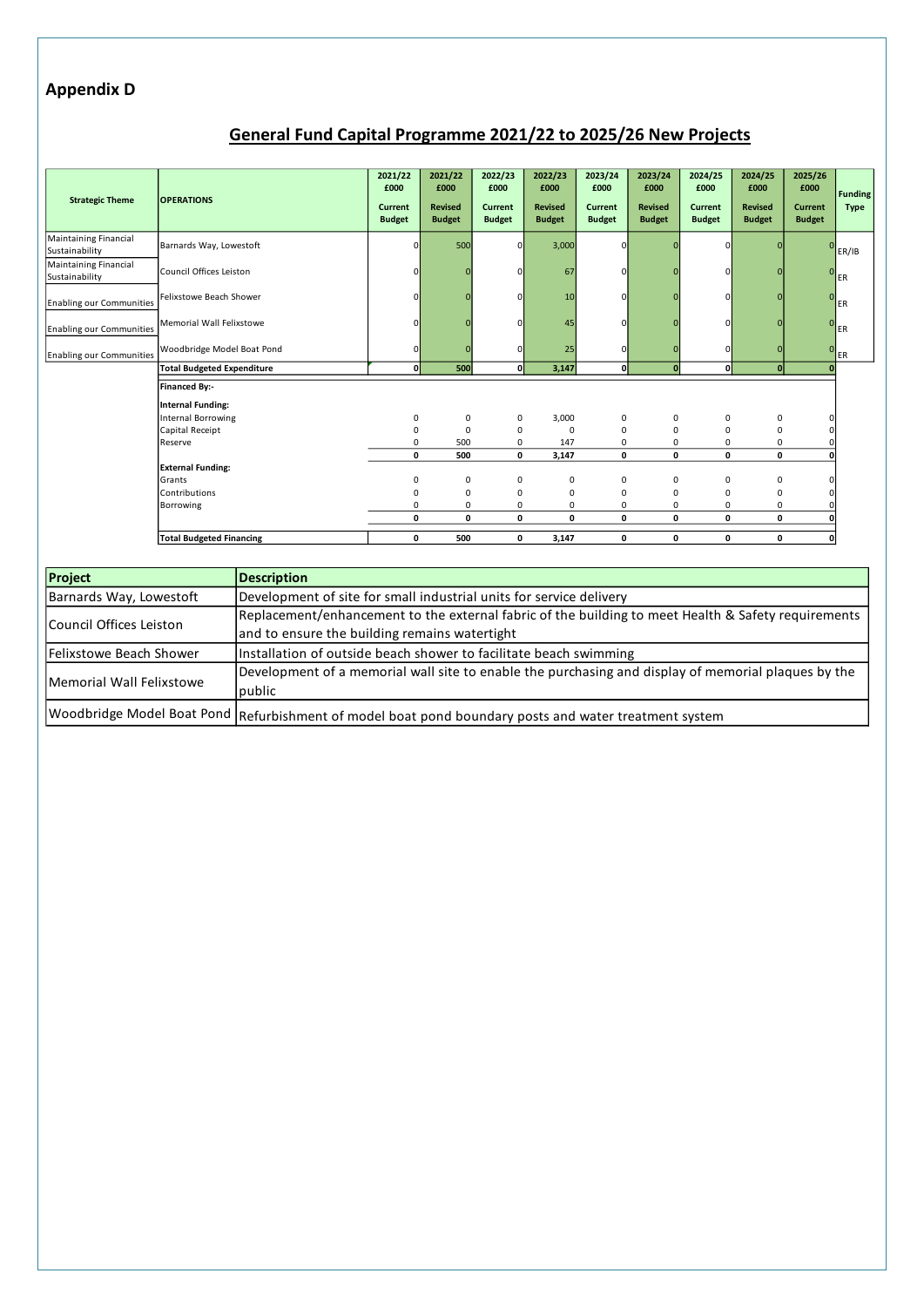## **Appendix E**

# **General Fund Capital Programme 2021/22 to 2025/26 Extract of Externally Funded Projects**

|                                                               |                     | <b>External</b> | <b>ESC</b>     |
|---------------------------------------------------------------|---------------------|-----------------|----------------|
| 2021/22 to 2025/26 EXTERNALLY FUNDED PROJECTS                 | <b>Total Budget</b> | <b>Funding</b>  | <b>Funding</b> |
|                                                               | £000                | £000            | £000           |
| <b>Ness Point Regeneration Project</b>                        | 280                 | 49              | 231            |
| Towns Fund - Delivery                                         | 590                 | 590             | O              |
| Towns Fund - Cultural Quarter (Phase 1)                       | 24,350              | 14,350          | 10,000         |
| Towns Fund -Station Quarter (Former Post & Sorting Office)    | 3,000               | 2,000           | 1,000          |
| Towns Fund -Station Quarter (Public Realm)                    | 830                 | 830             | 0              |
| Towns Fund - Historic Quarter                                 | 3,210               | 3,210           | 0              |
| Towns Fund - Port Gateway Improvement Project                 | 2,650               | 2,650           | 0              |
| Towns Fund - Seafront Vision Delivery                         | 1,270               | 1,270           | 0              |
| Former Post & Sorting Office - Façade refurbishment           | 676                 | 454             | 222            |
| <b>East Point Pavilion</b>                                    | 1,433               | 720             | 713            |
| Ravine Bridge                                                 | 700                 | 300             | 400            |
| Southwold Harbour South Pier                                  | 12,200              | 12,200          | $\Omega$       |
| <b>Bawdsey East Lane</b>                                      | 35                  | 35              | $\Omega$       |
| Corton & North Corton Hybrid Scheme                           | 14,250              | 14,250          | 0              |
| Lowestoft Flood Risk Management Project Phase 1 (Tidal Walls, |                     |                 |                |
| Pluvial & Fluvial)                                            | 11,800              | 11,800          | 0              |
| Lowestoft Flood Risk Management Project Phase 2 (Tidal Gate)  | 84,674              | 84,674          | $\Omega$       |
| Southwold Harbour Fender                                      | 1,100               | 700             | 400            |
| <b>Thorpeness Flood Defence</b>                               | 3,350               | 3,350           | 0              |
| <b>Thorpeness Emergency Works</b>                             | 690                 | 400             | 290            |
| Pakefield Coastal Resilience project                          | 1,810               | 1,675           | 135            |
| <b>Disabled Facilities Grant</b>                              | 5,600               | 5,600           | 0              |
| <b>Totals</b>                                                 | 174,498             | 161,107         | 13,391         |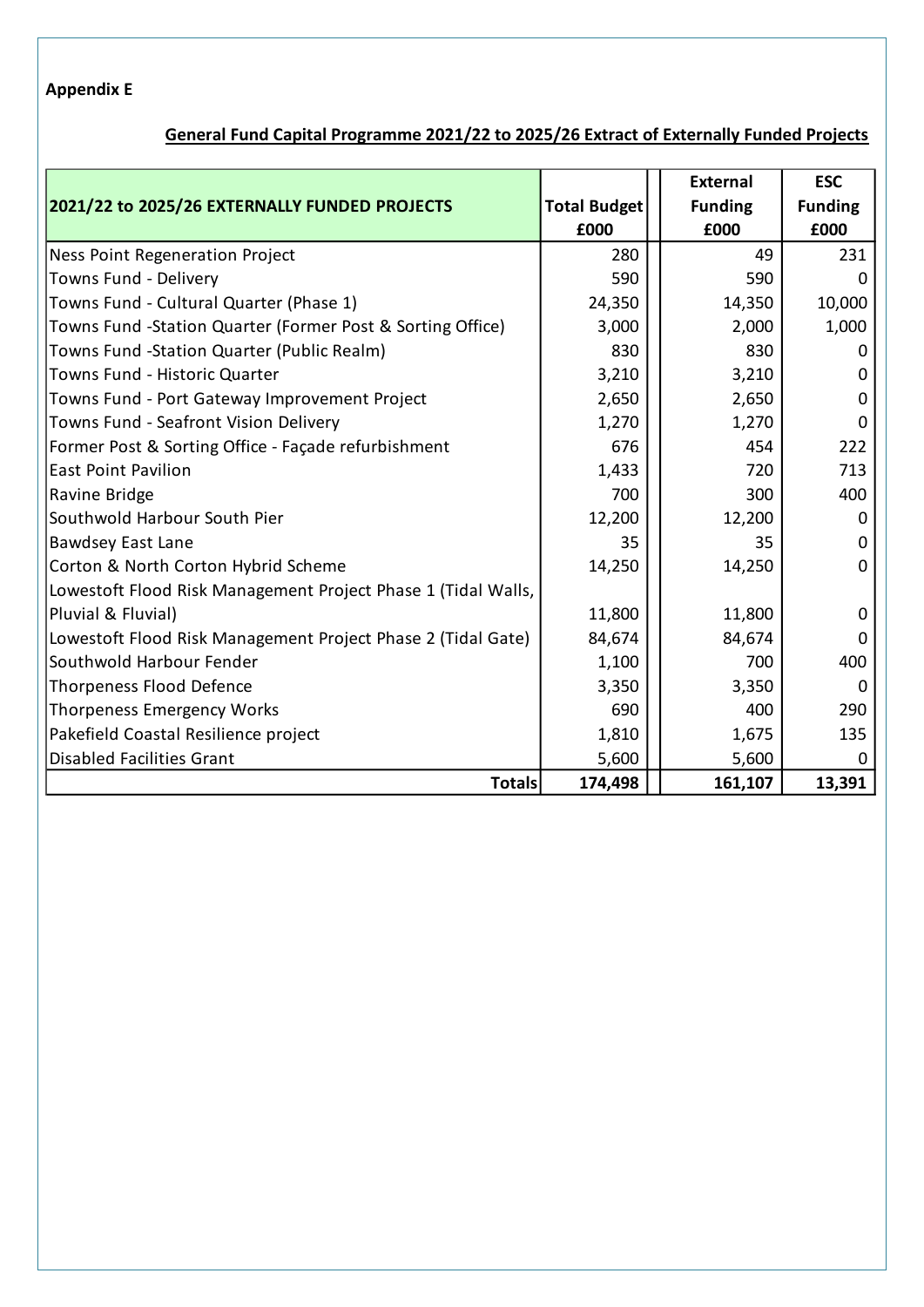#### **Appendix F**

## **HRA Capital Programme 2021/22 to 2025/26 Summary**

|                                       | 2021/22<br>£000                 | 2021/22<br>£000                 | 2022/23<br>£000                 | 2023/24<br>£000                 | 2024/25<br>£000                 | 2025/26<br>£000                 |        |
|---------------------------------------|---------------------------------|---------------------------------|---------------------------------|---------------------------------|---------------------------------|---------------------------------|--------|
| <b>SUMMARY -HRA CAPITAL PROGRAMME</b> | <b>Current</b><br><b>Budget</b> | <b>Revised</b><br><b>Budget</b> | <b>Revised</b><br><b>Budget</b> | <b>Revised</b><br><b>Budget</b> | <b>Revised</b><br><b>Budget</b> | <b>Revised</b><br><b>Budget</b> | Total  |
| <b>Capital Expenditure</b>            |                                 |                                 |                                 |                                 |                                 |                                 |        |
| <b>Housing Repairs</b>                | 5,781                           | 2,007                           | 6,640                           | 2,890                           | 2,890                           | 2,890                           | 17,317 |
| Housing Project Development           | 1,915                           | 1,787                           | 3,875                           | 2,650                           | 2,650                           | 2,650                           | 13,612 |
| New Build Programme                   | 15,016                          | 3,042                           | 14,128                          | 13,693                          | 8,000                           | 8,000                           | 46,863 |
| <b>Total Capital Expenditure</b>      | 22,712                          | 6,836                           | 24,643                          | 19,233                          | 13,540                          | 13,540                          | 77,792 |
|                                       |                                 |                                 |                                 |                                 |                                 |                                 |        |
| <b>Financed By:-</b>                  |                                 |                                 |                                 |                                 |                                 |                                 |        |
| <b>HRA DRF</b>                        | 5,369                           | 2,237                           | 5,923                           | 3,748                           | 3,175                           | 3,175                           | 18,258 |
| Capital Receipt                       | 5,329                           | 1,438                           | 6,292                           | 8,065                           | 2,450                           | 2,450                           | 20,695 |
| Contributions                         | 205                             | 205                             | 458                             |                                 | 0                               | 0                               | 663    |
| Grants                                | 848                             | 4                               | 730                             | 380                             | 875                             | 875                             | 2,864  |
| Reserves                              | 10,961                          | 2,952                           | 11,240                          | 7,040                           | 7,040                           | 7,040                           | 35,312 |
| <b>Total Financing</b>                | 22,712                          | 6,836                           | 24,643                          | 19,233                          | 13,540                          | 13,540                          | 77,792 |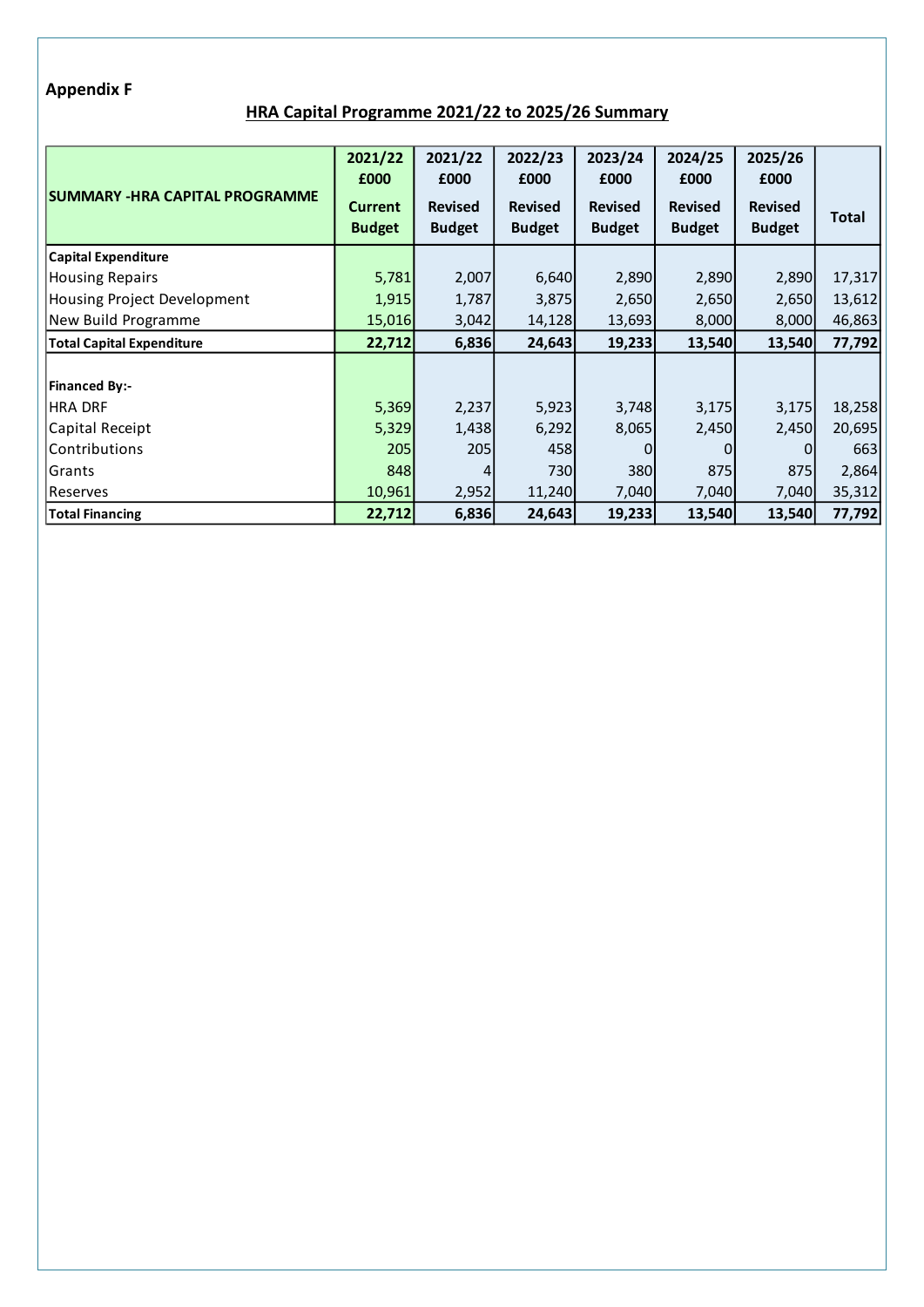#### **Appendix G**

## **HRA Capital Programme 2021/22 to 2025/26**

|                                            | 2021/22  | 2021/22                  | 2022/23        | 2023/24        | 2024/25        | 2025/26        |
|--------------------------------------------|----------|--------------------------|----------------|----------------|----------------|----------------|
| <b>HOUSING REPAIRS</b>                     | £000     | £000                     | £000           | £000           | £000           | £000           |
|                                            | Original | <b>Revised</b>           | <b>Revised</b> | <b>Revised</b> | <b>Revised</b> | <b>Revised</b> |
| Bathrooms                                  | 60       | 150                      | 100            | 100            | 100            | 100            |
| Central Heating/Boilers                    | 440      | 580                      | 500            | 500            | 500            | 500            |
| <b>Demolition - Garages</b>                |          | 40                       | 0              | <sup>0</sup>   | $\Omega$       | $\Omega$       |
| Disabled Works                             | 180      | 200                      | 180            | 180            | 180            | 180            |
| Door entry system & doors - Park Rd & The  | 70       | 100                      | $\Omega$       | $\Omega$       | $\Omega$       | $\Omega$       |
| Hemplands                                  |          |                          |                |                |                |                |
| <b>Energy Efficiencies Work</b>            | 200      | 60                       | 200            | 500            | 500            | 500            |
| <b>Environmental Works</b>                 |          |                          | 10             | 10             | 10             | 10             |
| <b>External Doors</b>                      | 20       | 10                       | 20             | 20             | 20             | 20             |
| <b>Heat Metering</b>                       | 100      | O                        | 100            | $\Omega$       | $\Omega$       | $\Omega$       |
| <b>Housing Repair Vans</b>                 | 330      | C                        | 550            | 210            | 210            | 210            |
| Kitchens - Programmed & Responsive         | 500      | 300                      | 650            | 650            | 650            | 650            |
| Re-Roofing                                 | 450      | 250                      | 450            | 450            | 450            | 450            |
| Rewiring                                   | 230      | 250                      | 250            | 250            | 250            | 250            |
| St Peters Court - Fire Risk Assessment     |          | 40                       | 50             | $\Omega$       | $\mathbf{0}$   | $\mathbf 0$    |
| St Peters Court - Internal Dec's           |          | O                        | 200            | 0              | 0              | <sup>0</sup>   |
| St Peters Court - Lift                     | 125      | 0                        | 300            | 0              | 0              | O              |
| St Peters Court - Open Reach               | 51       | C                        | 60             | ŋ              | O              |                |
| St Peters Court - Remove Cladding & Change |          | 20                       |                |                |                |                |
| windows                                    | 3,000    |                          | 3,000          | $\Omega$       | $\Omega$       | $\Omega$       |
| Windows                                    | 20       | $\overline{\phantom{0}}$ | 20             | 20             | 20             | 20             |
| <b>Total Budgeted Expenditure</b>          | 5,781    | 2,007                    | 6,640          | 2,890          | 2,890          | 2,890          |
| Financed By :-                             |          |                          |                |                |                |                |
| <b>Housing Revenue Account</b>             |          |                          |                | 0              | 0              | 0              |
| Housing Revenue Account Reserves           | 5,781    | 2,007                    | 6,640          | 2,890          | 2,890          | 2,890          |
|                                            | 5,781    | 2,007                    | 6,640          | 2,890          | 2,890          | 2,890          |

| Project                                       | <b>Description</b>                                                                              |
|-----------------------------------------------|-------------------------------------------------------------------------------------------------|
| Bathrooms                                     | Replacement and improvements to bathrooms and layouts to the housing stock.                     |
| Central Heating/Boilers                       | A rolling programme has been established which provides replacement heating appliances, boilers |
| Demolition - Garage                           | Demolition of garages and construction of parking area                                          |
| Disabled Works                                | These works provide disabled adaptations to the Council's housing stock to improve the living   |
| Door Entry System - Park Road & The Hemplands | New door entry system                                                                           |
| <b>Energy Efficiency Works</b>                | Energy improvement works to properties, examples could be electrical improvements to blocks of  |
| Environmental Works                           | Works controlled by tenants for environmental improvements, examples could be additional        |
| <b>External Doors</b>                         | A rolling programme provides replacement doors to the housing stock.                            |
| <b>Heat Metering</b>                          | Works to be compliant with the Heat metering network regulations. Every communal system         |
| Housing Repair Vans                           | Cyclical renewal of Housing vans                                                                |
| Kitchens - Programmed & Responsive            | Replacement and improvements to kitchens and layouts to the housing stock.                      |
| Re-Roofing                                    | A rolling programme provides replacement roofs to the housing stock.                            |
| Rewiring                                      | Rewiring to the housing stock.                                                                  |
| St Peters Court - Fire Assessment             | Fire Assessment of the St Peters Court tower block                                              |
| St Peters Court - Internal Dec's              | Repair and renew internal services including redocration                                        |
| St Peters Court - Lift                        | Replacement of St Peters Court Lift                                                             |
| St Peters Court - Openreach                   | Removal of old telecommunications wiring (H&S)                                                  |
| St Peters Court - Remove Cladding & Change    | Removal of cladding and replacement of windows                                                  |
| St Peters Court - Sprinkler System            | Installation of sprinkler system                                                                |
| Windows                                       | A rolling programme provides replacement windows to the housing stock.                          |